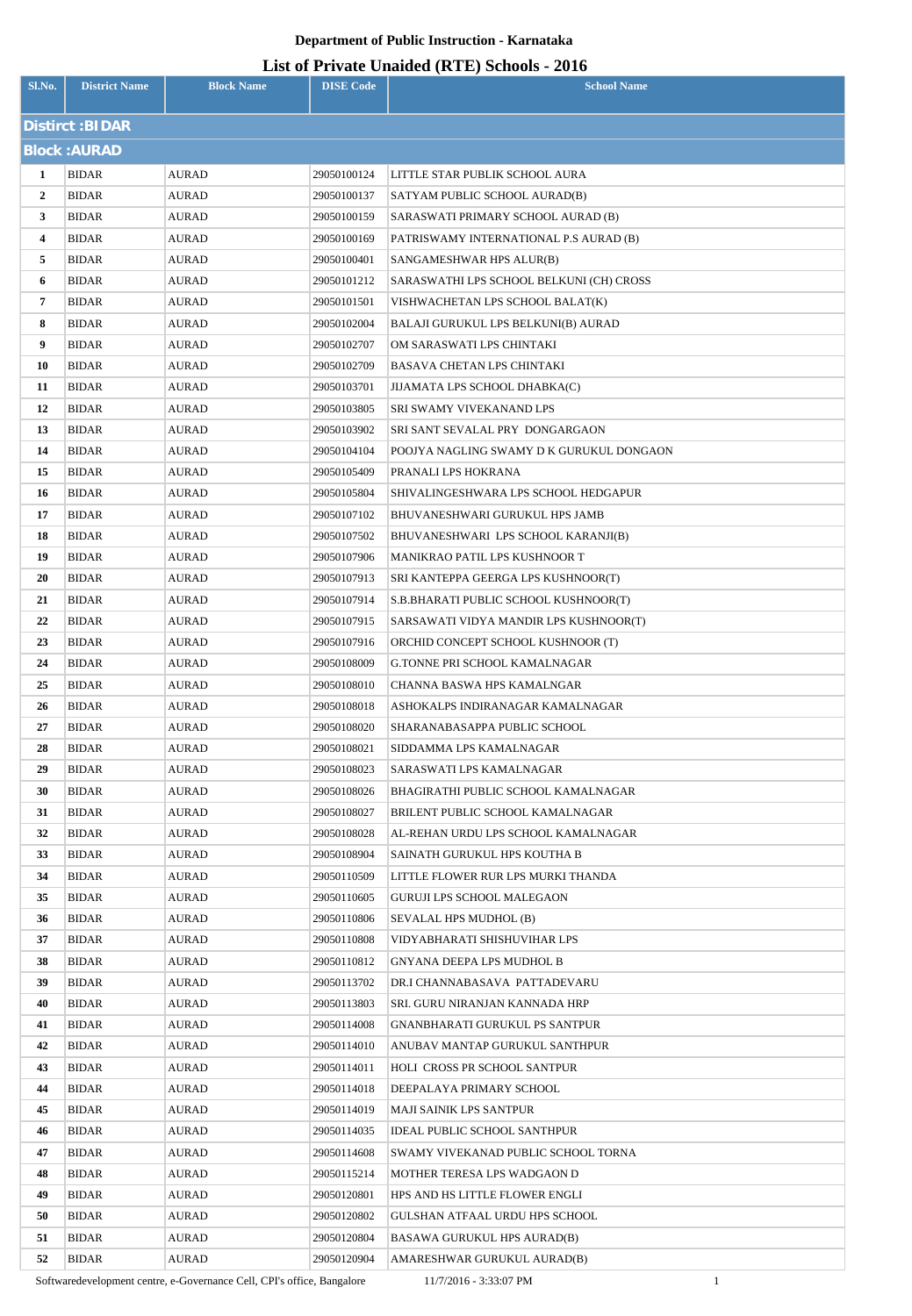# **List of Private Unaided (RTE) Schools - 2016**

|            |                           |                     |                  | LIST OF FITVALE UNAIGER (INTER) SCHOOLS - 2010         |
|------------|---------------------------|---------------------|------------------|--------------------------------------------------------|
| Sl.No.     | <b>District Name</b>      | <b>Block Name</b>   | <b>DISE Code</b> | <b>School Name</b>                                     |
| 53         | <b>BIDAR</b>              | <b>AURAD</b>        | 29050121002      | <b>IDEAL PUBLIC SCHOOL PETROL PUMP AUR</b>             |
| 54         | <b>BIDAR</b>              | AURAD               | 29050121103      | BASAVA KIRIYA LPS SCHOOL ARURAD(B)                     |
| 55         | <b>BIDAR</b>              | <b>AURAD</b>        | 29050121104      | HPS.NAVACHETAN GURUKUL AURAD(B                         |
| 56         | <b>BIDAR</b>              | AURAD               | 29050121105      | GURUJI LPS SCHOOL POLICE TOWN AURAD                    |
| 57         | <b>BIDAR</b>              | <b>AURAD</b>        | 29050121802      | ROYAL ORCHID LPS AURAD(B)                              |
|            | <b>Block:BASAVAKALYAN</b> |                     |                  |                                                        |
| 58         | <b>BIDAR</b>              | BASAVAKALYAN        | 29050200404      | B.M.THAMKE L.P.S ALGOOD                                |
| 59         | <b>BIDAR</b>              | <b>BASAVAKALYAN</b> | 29050200704      | SARVODAYA HPS SCHOOLBETBALKUNDA                        |
| 60         | <b>BIDAR</b>              | BASAVAKALYAN        | 29050200706      | NANDI BASAVESHWAR BETBALKUNDA                          |
| 61         | <b>BIDAR</b>              | BASAVAKALYAN        | 29050200903      | SHRI BASAVESHWAR HPS SCHOOL BELUR                      |
| 62         | <b>BIDAR</b>              | <b>BASAVAKALYAN</b> | 29050200904      | CHANNABASAVESHWAR LPS BELUR                            |
| 63         | <b>BIDAR</b>              | BASAVAKALYAN        | 29050200905      | <b>SARVODYA HPS BELUR</b>                              |
| 64         | <b>BIDAR</b>              | BASAVAKALYAN        | 29050201105      | VIDYA CHETAN LPS BATGERA                               |
| 65         | <b>BIDAR</b>              | <b>BASAVAKALYAN</b> | 29050203107      | SRI JAGATJYOTI BASAVESHWAR DHANNURA (K)                |
| 66         | <b>BIDAR</b>              | <b>BASAVAKALYAN</b> | 29050204302      | SARASWATHI HPS GOKUL                                   |
| 67         | <b>BIDAR</b>              | <b>BASAVAKALYAN</b> | 29050204703      | SRI BASAVESHWAR LPS SCHOOL GADIGOUDAON                 |
| 68         | <b>BIDAR</b>              | <b>BASAVAKALYAN</b> | 29050204902      | SRI GURU GORAKNATH P.S. GORTA(                         |
| 69         | <b>BIDAR</b>              | BASAVAKALYAN        | 29050204903      | SHARDA P.S. GORTA (B)                                  |
| 70         | <b>BIDAR</b>              | <b>BASAVAKALYAN</b> | 29050205505      | CHANNABASAVA SHIVAYOGI L.P.S GADLEGAON B               |
| 71         | <b>BIDAR</b>              | BASAVAKALYAN        | 29050205920      | VIDYA JYOTHI PRIMARY SCHOOL HULSOOR                    |
| 72         | <b>BIDAR</b>              | BASAVAKALYAN        | 29050205922      | IQBAL PATEL LPS HULSOOR B.KALYAN                       |
| 73         | <b>BIDAR</b>              | BASAVAKALYAN        | 29050205924      | MAHARSHI DAYANAND SARASWATI PS HULSOOR                 |
| 74         | <b>BIDAR</b>              | BASAVAKALYAN        | 29050206404      | SRI GURULING S F R HPS HARKOOD                         |
| 75         | <b>BIDAR</b>              | BASAVAKALYAN        | 29050207103      | YELLALINGESHEWARA LPS HANMANTHWADI                     |
| 76         | <b>BIDAR</b>              | <b>BASAVAKALYAN</b> | 29050208403      | BASAVESHWAR GURUKUL KHANDAL                            |
| 77         | <b>BIDAR</b>              | BASAVAKALYAN        | 29050208604      | BHARATHI VIDYAMANDIR L.P.S KOUDIYAL                    |
| 78         | <b>BIDAR</b>              | BASAVAKALYAN        | 29050209010      | SRI CHANNAMALLESHWAR LPS KOHINOOR                      |
| 79         | <b>BIDAR</b>              | BASAVAKALYAN        | 29050209806      | <b>GNYANGANAGA LPS KHERDA B</b>                        |
| 80         | <b>BIDAR</b>              | <b>BASAVAKALYAN</b> | 29050210305      | MARUTI PRIMARY VIDYALAYA LADWANTHI                     |
| 81         | BIDAR                     | BASAVAKALYAN        | 29050210306      | SRI CHHATARAPATI SHIVAJI VIDYA MANDIR LADWANTI         |
| 82         | <b>BIDAR</b>              | BASAVAKALYAN        | 29050210503      | MARKHANDESHWAR HPS MORKHANDI                           |
| 83         | BIDAR                     | BASAVAKALYAN        | 29050210805      | GYANASUDHA PRIMARY SCHOOL MIRKHAL                      |
| 84         | BIDAR                     | BASAVAKALYAN        | 29050210903      | NAGABHUSHAN HPS MUCHALAMB                              |
| 85         | BIDAR                     | BASAVAKALYAN        | 29050211306      | SRI SARASWATI CONVENT HPS MANT                         |
| 86         | <b>BIDAR</b>              | BASAVAKALYAN        | 29050211313      | SRI KRISHNA LPS MANTHAL                                |
| 87         | <b>BIDAR</b>              | <b>BASAVAKALYAN</b> | 29050211314      | VIDYA VIKAS PS MANTHAL                                 |
| 88         | <b>BIDAR</b>              | BASAVAKALYAN        | 29050211317      | GYNAJYOTI LPS DARAMPET MANTHAL                         |
| 89         | <b>BIDAR</b>              | BASAVAKALYAN        | 29050211318      | PRAKURTI LPS MANTHAL                                   |
| 90         | <b>BIDAR</b>              | BASAVAKALYAN        | 29050211603      | SARVODAYA HPS MUDBI                                    |
| 91         | <b>BIDAR</b>              | BASAVAKALYAN        | 29050211616      | ADARSH LPS MUDBI                                       |
| 92         | <b>BIDAR</b>              | BASAVAKALYAN        | 29050211619      | SHRI SHISHANKAR L.P.S MUDBI                            |
| 93         | <b>BIDAR</b>              | BASAVAKALYAN        | 29050211620      | VIDYAMANDIR CONVENT SCHOOL MUDBI                       |
| 94         | <b>BIDAR</b>              | BASAVAKALYAN        | 29050211621      | SRI VENKATESH L.PS. MUDBI                              |
| 95         | <b>BIDAR</b>              | BASAVAKALYAN        | 29050211622      | PARIVARTANA LPS SCHOOL MUDBI                           |
| 96         | <b>BIDAR</b>              | BASAVAKALYAN        | 29050212004      | VIDYANIKETAN HPS NARAYANPUR                            |
| 97         | <b>BIDAR</b>              | BASAVAKALYAN        | 29050212014      | SWAMI VIVEKANAND LPS NARAYANPUR                        |
| 98         | <b>BIDAR</b>              | BASAVAKALYAN        | 29050212605      | LAXMI VENKATESHWAR LPS PRATAPUR                        |
| 99         | <b>BIDAR</b>              | BASAVAKALYAN        | 29050213311      | HEMA PRIMARY SCH RAJESHWAR                             |
| 100        | BIDAR                     | BASAVAKALYAN        | 29050213327      | BHAVANI LPS RAJESHWAR                                  |
| 101        | BIDAR                     | BASAVAKALYAN        | 29050213328      | BHAGATSING LPS RAJESHWAR                               |
| 102        | BIDAR                     | BASAVAKALYAN        | 29050213403      | SRI PANDURANG VIDYA MANDIR LPS RAJOLA                  |
| 103        | BIDAR                     | BASAVAKALYAN        | 29050213409      | RADHAKRISHNA LPS RAJOLA<br>SANSKAR LPS SCHOOL SOLDABKA |
| 104<br>105 | BIDAR                     | BASAVAKALYAN        | 29050213802      |                                                        |
|            | BIDAR                     | BASAVAKALYAN        | 29050214108      | SARVAGNYA LPS SASTAPUR                                 |

Softwaredevelopment centre, e-Governance Cell, CPI's office, Bangalore 11/7/2016 - 3:33:07 PM 2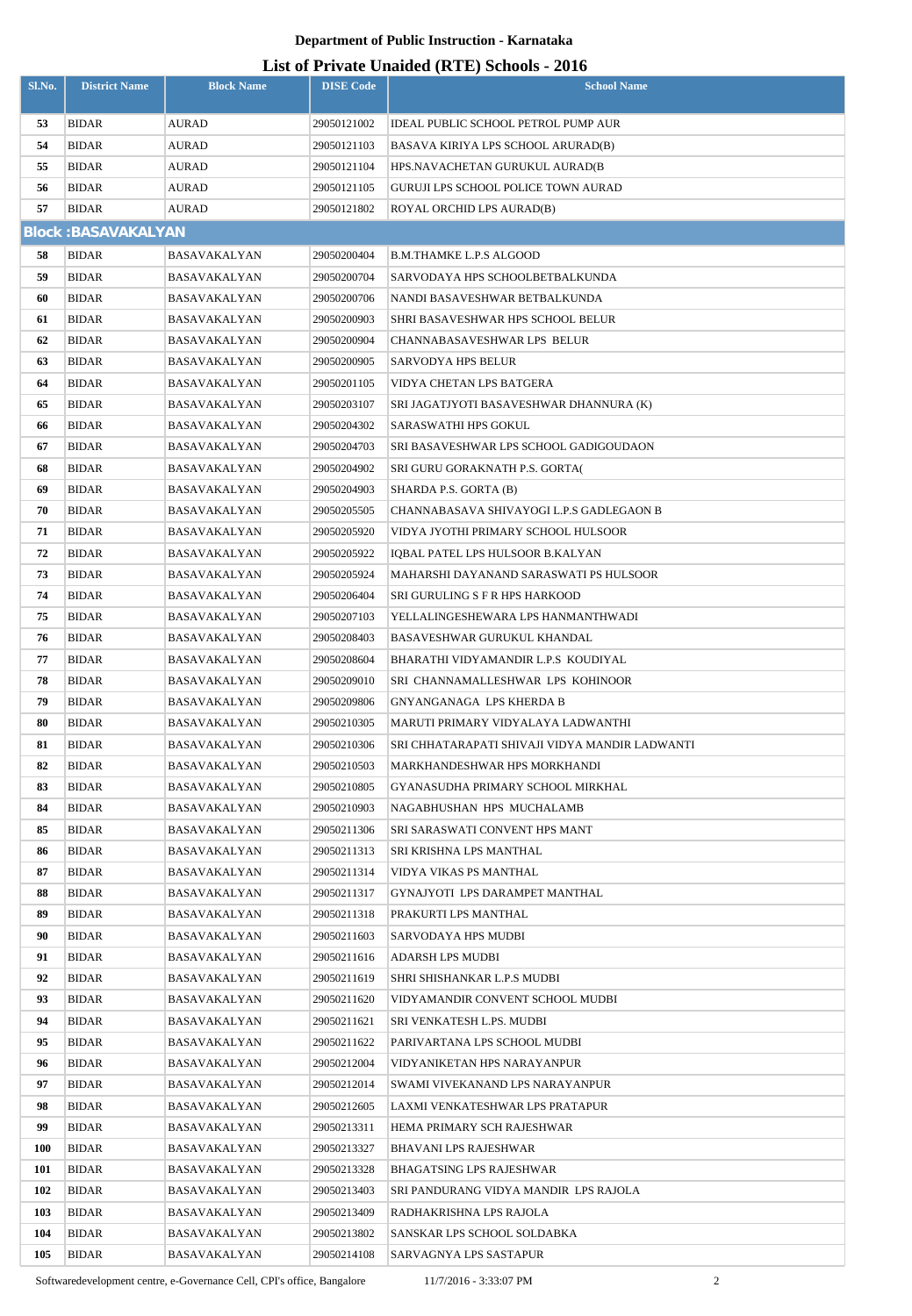| Sl.No.            | <b>District Name</b>         | <b>Block Name</b>            | <b>DISE Code</b>           | $\mathbf{L}_{\text{net}}$ of The accuracy (RTL) behoods $\mathbf{F}_{\text{net}}$<br><b>School Name</b> |
|-------------------|------------------------------|------------------------------|----------------------------|---------------------------------------------------------------------------------------------------------|
|                   |                              |                              |                            |                                                                                                         |
| 106               | <b>BIDAR</b>                 | BASAVAKALYAN                 | 29050214109                | NAVODAYA LPS SCHOOL SASTAPUR                                                                            |
| 107               | <b>BIDAR</b>                 | BASAVAKALYAN                 | 29050214110                | SAI SAMARATH LPS SASTAPUR                                                                               |
| 108               | BIDAR                        | BASAVAKALYAN                 | 29050214111                | HEMREDDY MALAMMA LPS SCHOOL SASTAPUR                                                                    |
| 109               | <b>BIDAR</b>                 | BASAVAKALYAN                 | 29050214903<br>29050214904 | SHARAN BASVESHWAR LPS                                                                                   |
| <b>110</b><br>111 | <b>BIDAR</b><br><b>BIDAR</b> | BASAVAKALYAN<br>BASAVAKALYAN | 29050215002                | <b>VIDYAGIRI LPS TOGALUR</b><br>SHREE MATHI TARADEVI SHISHU VI                                          |
| 112               | <b>BIDAR</b>                 | BASAVAKALYAN                 | 29050215006                | <b>SRI SHIVAYOGI SIDDVEER SWAMY PS</b>                                                                  |
| 113               | <b>BIDAR</b>                 | BASAVAKALYAN                 | 29050215209                | SWAMY VIVEKANAND PS UJLAMB                                                                              |
| 114               | <b>BIDAR</b>                 | BASAVAKALYAN                 | 29050216105                | SHRI SADGURU L.P.S YARBAG                                                                               |
| 115               | <b>BIDAR</b>                 | BASAVAKALYAN                 | 29050216206                | KETAKI SANGMESHWAR LPS SCHOOL YARANDI                                                                   |
| 116               | <b>BIDAR</b>                 | BASAVAKALYAN                 | 29050218508                | PRAGATI CONVENT SCHOOL KITTA                                                                            |
| 117               | <b>BIDAR</b>                 | BASAVAKALYAN                 | 29050218909                | SHRI SHIVAYOGI SHASTRI MEMORIAL HPS BASAVAKALYAN                                                        |
| 118               | <b>BIDAR</b>                 | BASAVAKALYAN                 | 29050219001                | EDEN PUBLIC SCHOOL HUSAIN GALLI B KALYAN                                                                |
| 119               | <b>BIDAR</b>                 | BASAVAKALYAN                 | 29050219101                | KARANATAKA LPS HULOOR ROAD B KALAYAN                                                                    |
| <b>120</b>        | <b>BIDAR</b>                 | BASAVAKALYAN                 | 29050219105                | PHONIX HPS B-KALAYAN                                                                                    |
| 121               | <b>BIDAR</b>                 | BASAVAKALYAN                 | 29050219106                | GYANA BHARATI HPS BKALYAN                                                                               |
| 122               | <b>BIDAR</b>                 | BASAVAKALYAN                 | 29050219107                | LUQMA URDU LPS SCHOOL BASAVAKALYAN                                                                      |
| 123               | <b>BIDAR</b>                 | BASAVAKALYAN                 | 29050219202                | IQRA LPS URDU BASAVAKALYAN                                                                              |
| 124               | <b>BIDAR</b>                 | BASAVAKALYAN                 | 29050219303                | SHADAAB HPS AND HS BKALYAN                                                                              |
| 125               | <b>BIDAR</b>                 | BASAVAKALYAN                 | 29050219304                | AL-VAHEED URDU HPS SCHOOL                                                                               |
| 126               | <b>BIDAR</b>                 | BASAVAKALYAN                 | 29050219403                | RIYAN PUBLIC SCHOOL LPS B KALYAN                                                                        |
| 127               | <b>BIDAR</b>                 | BASAVAKALYAN                 | 29050219409                | HORIZON LPS CHILAGALLI B.KALYAN                                                                         |
| 128               | <b>BIDAR</b>                 | BASAVAKALYAN                 | 29050219419                | ZIKRA HPS BASAVAKALYAN                                                                                  |
| 129               | <b>BIDAR</b>                 | BASAVAKALYAN                 | 29050219420                | VIDYA JOYTI HPS KANNADA                                                                                 |
| <b>130</b>        | <b>BIDAR</b>                 | BASAVAKALYAN                 | 29050219504                | ISLAMIA URDU HPS BASAVAKALYAN                                                                           |
| 131               | <b>BIDAR</b>                 | BASAVAKALYAN                 | 29050219505                | MADINA PUBLIC LPS BASVAKALYAN                                                                           |
| 132               | <b>BIDAR</b>                 | BASAVAKALYAN                 | 29050219602                | VIDYA CHETANA LPS SCHOOL BUDHAVARPETE B KALYAN                                                          |
| 133               | <b>BIDAR</b>                 | BASAVAKALYAN                 | 29050219701                | SIR SYED URDU PS B.KALYAN                                                                               |
| 134               | BIDAR                        | BASAVAKALYAN                 | 29050220001                | THE AGE LPS GANDHI CHOUK B.KALYAN                                                                       |
| 135               | <b>BIDAR</b>                 | BASAVAKALYAN                 | 29050220408                | SHIRI SARADAGI .A.N.LPS B-KALAYAN                                                                       |
| 136               | <b>BIDAR</b>                 | BASAVAKALYAN                 | 29050220501                | KNOWLEDGE PARK PUBLIC SCHOOL K.H.B COLONY                                                               |
| 137               | <b>BIDAR</b>                 | BASAVAKALYAN                 | 29050220505                | MOTHER TERESA H.P.S B-KALYAN                                                                            |
| 138<br>139        | <b>BIDAR</b><br><b>BIDAR</b> | BASAVAKALYAN<br>BASAVAKALYAN | 29050220512<br>29050220513 | SHIVA YOGI SIDHARAMESHWAR LPS BASAVAKALYAN<br>JAGJYOTI BASAVESHWAR LPS B.KALYAN                         |
| 140               | <b>BIDAR</b>                 | BASAVAKALYAN                 | 29050220514                | LITTLE FLOWER PUBLIC SCHOOL B-                                                                          |
| 141               | <b>BIDAR</b>                 | BASAVAKALYAN                 | 29050220601                | SRI GURU PRIMARY SCHOOL BKALYAN                                                                         |
| 142               | <b>BIDAR</b>                 | BASAVAKALYAN                 | 29050220615                | RAMA KRISHNA LPS B. KALYAN                                                                              |
| 143               | <b>BIDAR</b>                 | BASAVAKALYAN                 | 29050220701                | PRESIDENCY URDU PUBLIC SCHOOL                                                                           |
| 144               | <b>BIDAR</b>                 | BASAVAKALYAN                 | 29050220702                | SRI GURU MAHALINGESHWAR LPS SCHOOL                                                                      |
| 145               | <b>BIDAR</b>                 | BASAVAKALYAN                 | 29050220703                | ERA LPS SHIVAJINAGR TRIPURANTH BK                                                                       |
| 146               | <b>BIDAR</b>                 | BASAVAKALYAN                 | 29050220704                | SAI VIDYA MANDIR BASAVAKALYAN                                                                           |
| 147               | <b>BIDAR</b>                 | BASAVAKALYAN                 | 29050220707                | VIDYARANYA LPS MADEEN COLONY B KALYAN                                                                   |
| 148               | <b>BIDAR</b>                 | BASAVAKALYAN                 | 29050220708                | NOBLE PUBLIC SCHOOL MADINA COLONY                                                                       |
| 149               | <b>BIDAR</b>                 | BASAVAKALYAN                 | 29050220709                | JYOTI VIDYALAY LPS TRIPURANTH                                                                           |
| 150               | <b>BIDAR</b>                 | BASAVAKALYAN                 | 29050220710                | SARASWATI PS GANGA MADINA CLNY                                                                          |
| 151               | <b>BIDAR</b>                 | BASAVAKALYAN                 | 29050220711                | SKY SUN SHINE LPS VIDYASHREE CLNY                                                                       |
| 152               | <b>BIDAR</b>                 | BASAVAKALYAN                 | 29050220713                | GNYAN GANGA PRIMARY SCHOOL BASAVAKALYAN                                                                 |
| 153               | <b>BIDAR</b>                 | BASAVAKALYAN                 | 29050220803                | IDEAL P.S.SCH.BASAVAKALYAN                                                                              |
| 154               | BIDAR                        | BASAVAKALYAN                 | 29050220808                | BASAVESHWAR HPS ENG. SCHOOL                                                                             |
| 155               | BIDAR                        | BASAVAKALYAN                 | 29050220908                | JULBEE TALENT PUBLIC SCHOOLTIRIPURANT                                                                   |
| 156               | <b>BIDAR</b>                 | BASAVAKALYAN                 | 29050220909                | LITTEL FLOWER LPS SCHOOL B KALYAN                                                                       |
| 157               | <b>BIDAR</b>                 | BASAVAKALYAN                 | 29050221001                | GYANSUDHA LPS SCHOOL SHIVAPUR ROAD                                                                      |
| 158               | <b>BIDAR</b>                 | BASAVAKALYAN                 | 29050221002                | DEEN DHAM HPS TRIPURANTH                                                                                |
| 159               | <b>BIDAR</b>                 | BASAVAKALYAN                 | 29050221005                | SMART KIDS LPS SCHOOL TREEPART B KALYAN                                                                 |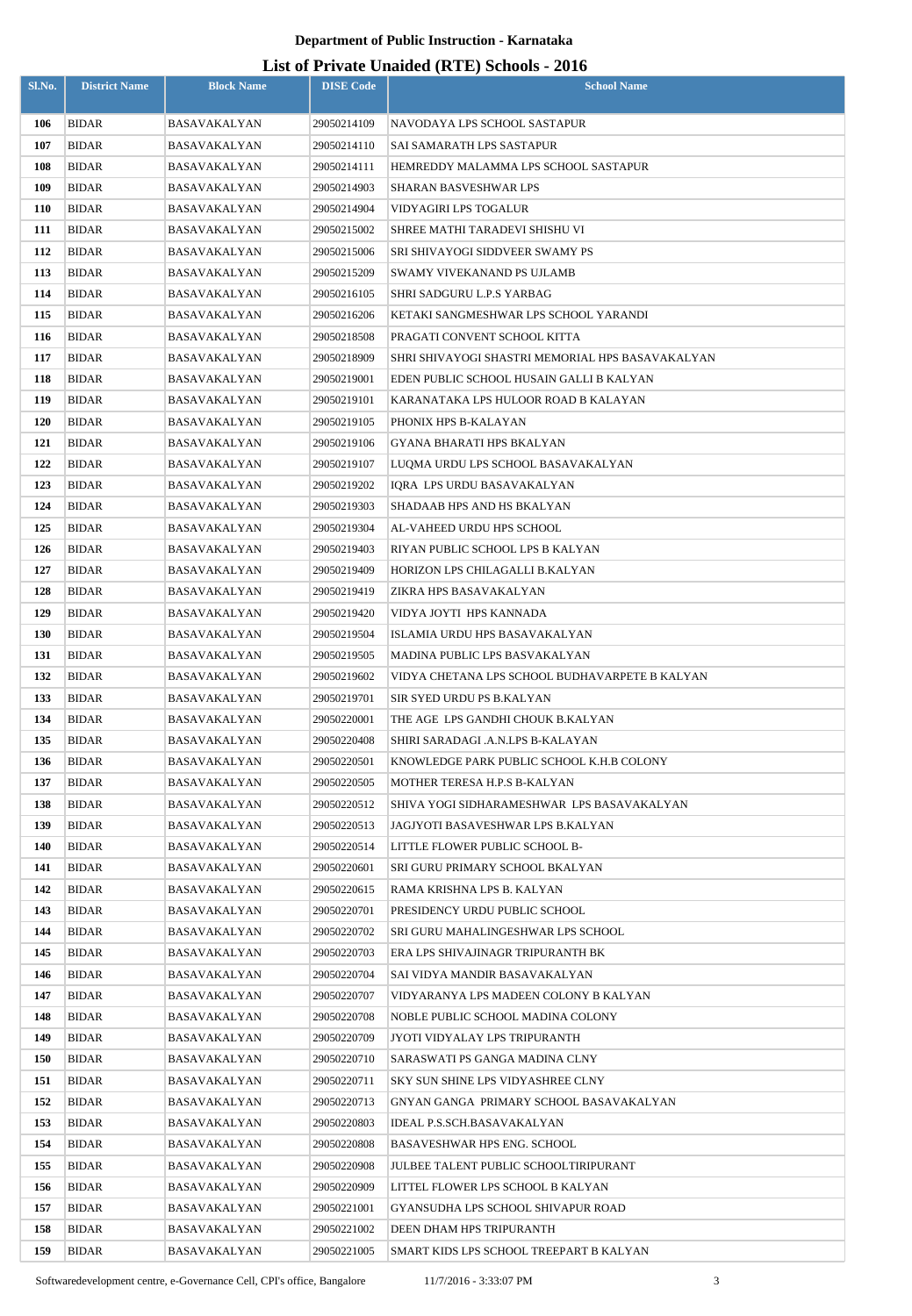### **List of Private Unaided (RTE) Schools - 2016**

| Sl.No.     | <b>District Name</b>  | <b>Block Name</b>   | <b>DISE Code</b>           | $111$ , and $21$ and $\frac{1}{2}$ and $\frac{1}{2}$ behoof $\frac{1}{2}$<br><b>School Name</b> |
|------------|-----------------------|---------------------|----------------------------|-------------------------------------------------------------------------------------------------|
| 160        | <b>BIDAR</b>          | BASAVAKALYAN        | 29050221007                | RASHTRA KAVI KUVEMPU LPS B.KALYAN                                                               |
| 161        | <b>BIDAR</b>          | BASAVAKALYAN        | 29050221105                | VAISHANVI LPS HOSPET GALLI B. KALYAN                                                            |
| 162        | BIDAR                 | BASAVAKALYAN        | 29050221201                | SRI SHIVANANDESHWAR LPS BKALYAN                                                                 |
| 163        | <b>BIDAR</b>          | BASAVAKALYAN        | 29050221209                | VEERBHADRESHWAR LPS TRIPURANTH ROAD BK                                                          |
| 164        | BIDAR                 | <b>BASAVAKALYAN</b> | 29050221304                | TIPPU SULTAN HPS B-KALYAN                                                                       |
| 165        | <b>BIDAR</b>          | BASAVAKALYAN        | 29050221403                | SHARADA LPS GANDHICHOWK BKALYANA                                                                |
| 166        | <b>BIDAR</b>          | <b>BASAVAKALYAN</b> | 29050221404                | EXLLENT LPS NGO COLONY B.KALYAN                                                                 |
| 167        | <b>BIDAR</b>          | BASAVAKALYAN        | 29050221603                | AL-AMEEN HPS BKLAYAN                                                                            |
| 168        | <b>BIDAR</b>          | BASAVAKALYAN        | 29050221604                | FRONTIER ACADIMY LPS B.KALYAN                                                                   |
| 169        | <b>BIDAR</b>          | BASAVAKALYAN        | 29050222601                | VIDYA VINAY PUBLIC SCHOOL  B.K                                                                  |
|            | <b>Block: BHALKI</b>  |                     |                            |                                                                                                 |
| 170        | <b>BIDAR</b>          | BHALKI              | 29050301002                | VIDYA CHETAN HPS BAJOLAGA (K)                                                                   |
| 171        | <b>BIDAR</b>          | BHALKI              | 29050301473                | SUFAAH PUBLIC SCHOOL BHALKI                                                                     |
| 172        | <b>BIDAR</b>          | BHALKI              | 29050301505                | NATIONAL PUBLIC KANNADA SCHOOL                                                                  |
| 173        | BIDAR                 | BHALKI              | 29050301512                | VANDE MATARAM LPS                                                                               |
| 174        | <b>BIDAR</b>          | BHALKI              | 29050301702                | SARVODAYA LPS BHATASANGAVI                                                                      |
| 175        | <b>BIDAR</b>          | BHALKI              | 29050302002                | B.T. VIDYA PIT HPS BYALAHALLI                                                                   |
| 176        | <b>BIDAR</b>          | BHALKI              | 29050303507                | SHREYA LPS GOR CHINCHILI                                                                        |
| 177        | <b>BIDAR</b>          | BHALKI              | 29050304009                | K L PUBLIC SCHOOL HALHALLI (K)                                                                  |
| 178        | <b>BIDAR</b>          | BHALKI              | 29050304305                | <b>BASAVA CHETAN PUBLIC SCHOOL</b>                                                              |
| 179        | <b>BIDAR</b>          | BHALKI              | 29050304306                | DURGA PUBLIC SCHOOL HALBARGA                                                                    |
| 180        | <b>BIDAR</b>          | BHALKI              | 29050305103                | MAHATMA GANDHI PUBLIC SCHOOL HUNAJI (A)                                                         |
| 181        | BIDAR                 | BHALKI              | 29050305806                | BHARATH PUBLIC SCHOOL JOLDAPKA                                                                  |
| 182        | <b>BIDAR</b>          | BHALKI              | 29050306104                | JAI BHAVANI HPS KAPALAPUR CROSS                                                                 |
| 183        | <b>BIDAR</b>          | BHALKI              | 29050306202                | SRI CHNNABASWESHWAR HPS KARDYAL                                                                 |
| 184        | <b>BIDAR</b>          | BHALKI              | 29050306602                | ALAMPRABHU G HPS KALSAR TUGAON                                                                  |
| 185        | <b>BIDAR</b>          | BHALKI              | 29050307006                | S.K.P GURUKUL K CHINCHOLI                                                                       |
| 186        | <b>BIDAR</b>          | <b>BHALKI</b>       | 29050307009                | MOTHER INDIA PUBLIS SCHOOL KHATAKCHINCHOLI                                                      |
| 187        | BIDAR                 | BHALKI              | 29050307103                | <b>B.R.M VISHVESHWARAI LPS KHANAPUR</b>                                                         |
| 188        | <b>BIDAR</b>          | <b>BHALKI</b>       | 29050307702                | ANUBHAVA V.P.HPS KONMELKUNDA                                                                    |
| 189        | BIDAR                 | BHALKI              | 29050308603                | MARGA SATYA JEEVAN LPS LANJAWAD                                                                 |
| 190        | <b>BIDAR</b>          | BHALKI              | 29050308709                | SRI SHARDA DIGAMBAR VIDYALAY                                                                    |
| 191        | BIDAR                 | BHALKI              | 29050308710                | SHUBHODAYA LPS LAKHANGAON                                                                       |
| 192        | <b>BIDAR</b>          | BHALKI              | 29050308904                | SMT. KALAMMA JANTHE LPS MALACHAPUR                                                              |
| 193        | <b>BIDAR</b>          | BHALKI              | 29050309006                | DYAN BHARATI LPS MADKATTI                                                                       |
| 194        | <b>BIDAR</b>          | BHALKI              | 29050309714                | SRI GURU RACHOTI SHIVACHARYA LPS MEHKAR                                                         |
| 195        | <b>BIDAR</b>          | BHALKI              | 29050309717                | SRI SHARADA DIGAMBER LPS MEHAKAR                                                                |
| 196        | <b>BIDAR</b>          | BHALKI              | 29050310904                | SRI VEERBHADRESHWAR HPS NITTUR (B)                                                              |
| 197        | <b>BIDAR</b>          | BHALKI              | 29050311503                | SRI SAI PUBLIC SCHOOL SAIGAON THANDA                                                            |
| 198        | BIDAR                 | BHALKI              | 29050312103                | BASAVA UDAYA LPS SIDDESHWAR                                                                     |
| 199        | <b>BIDAR</b>          | BHALKI              | 29050312106                | BASAVA BHARATI LPS SCHOOL SIDDESHWAR                                                            |
| <b>200</b> | <b>BIDAR</b>          | BHALKI              | 29050313106                | VATSALA BAI GAIKWAD LPS TUGAON H                                                                |
| 201        | <b>BIDAR</b>          | BHALKI              | 29050313302                | VIVEKANAND LPS UCHA                                                                             |
| 202        | BIDAR                 | BHALKI              | 29050313608                | SAMATA SAINIK PS WARWATTI (B)                                                                   |
| 203        | <b>BIDAR</b>          | BHALKI              | 29050316002                | ROSHAN URDU HPS SCCHOOL                                                                         |
| 204        | BIDAR                 | BHALKI              | 29050316004                | UNIVERSE PUBLIC SCHOOL BIDAR ROAD                                                               |
| 205        | BIDAR                 | BHALKI              | 29050316005                | ROJTUL BANAT LPS SCHOOL BHALKI                                                                  |
| 206        | BIDAR                 | BHALKI              | 29050316101                | GURUPRASAD SHISHU VIHAR BHALKI                                                                  |
| 207        | BIDAR                 | BHALKI              | 29050316502                | RED ROSE BANCH LPS DADGI BASE GALLI BHALKI                                                      |
| 208        | BIDAR                 | BHALKI              | 29050316706                | SHAHEEN URDU LPS SCHOOL WADARGALLI BHALKI                                                       |
| 209        | <b>BIDAR</b>          | BHALKI              | 29050316803                | VIDHYA BHARATI HPS BHALKI                                                                       |
| 210<br>211 | BIDAR<br><b>BIDAR</b> | BHALKI<br>BHALKI    | 29050316807<br>29050316809 | POINEER LPS BHALKI<br>BHARAT PUBLIC SCHOOL BHALKI                                               |
| 212        | <b>BIDAR</b>          | <b>BHALKI</b>       | 29050316810                | DECENT PUBLIC SCHOOL BHALKI                                                                     |

Softwaredevelopment centre, e-Governance Cell, CPI's office, Bangalore 11/7/2016 - 3:33:07 PM 4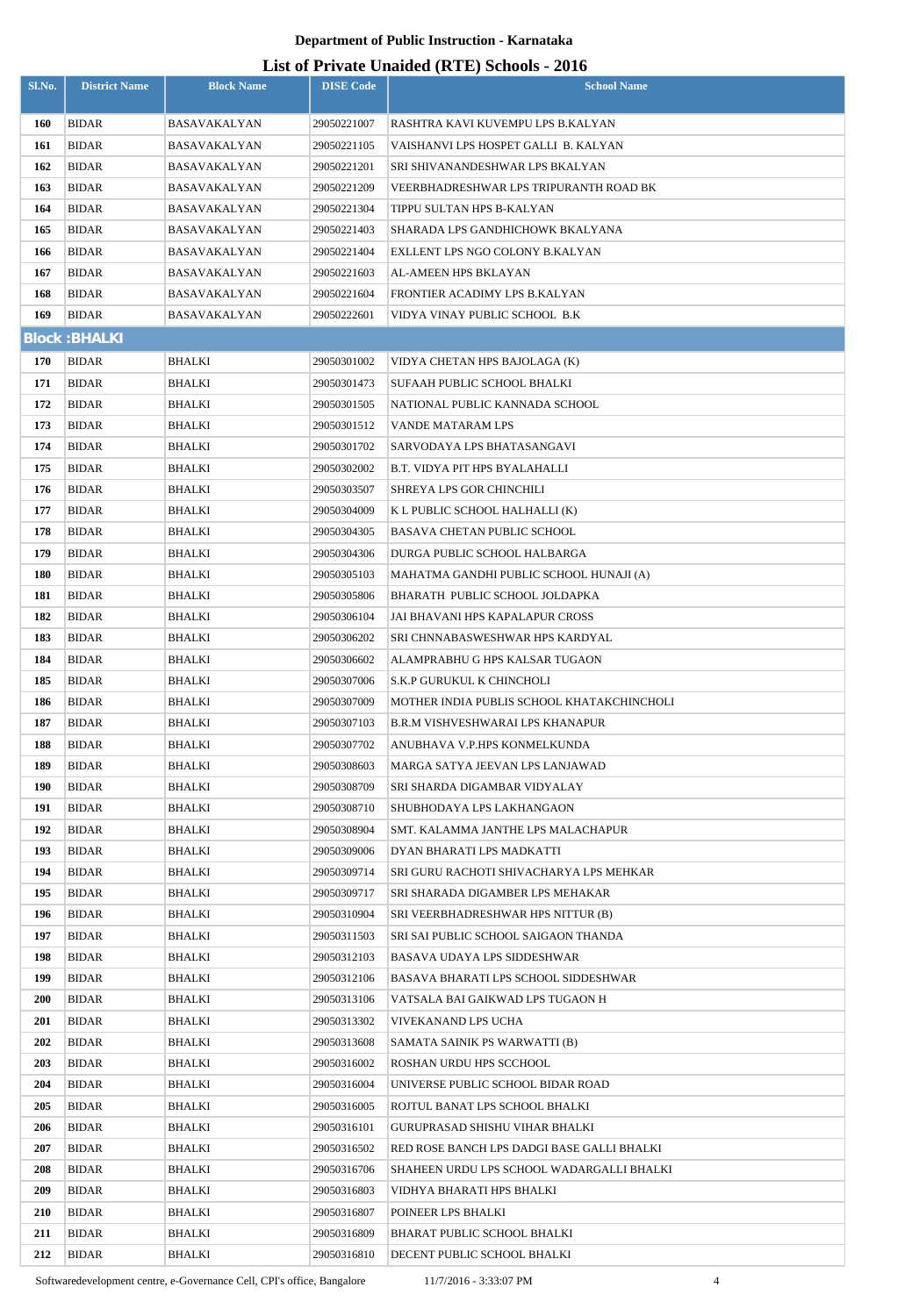| Sl.No.     | <b>District Name</b>         | <b>Block Name</b>     | <b>DISE Code</b>           | $\mu$ <sub>15</sub> of T <sub>11</sub> , and Onalact (IVII) behoofs $\mu$ <sub>016</sub><br><b>School Name</b> |
|------------|------------------------------|-----------------------|----------------------------|----------------------------------------------------------------------------------------------------------------|
| 213        | <b>BIDAR</b>                 | <b>BHALKI</b>         | 29050316902                | SADGURU VIDYALAYA LPS BHALKI                                                                                   |
| 214        | <b>BIDAR</b>                 | BHALKI                | 29050317003                | NALANDA HPS BHALKI                                                                                             |
| 215        | BIDAR                        | <b>BHALKI</b>         | 29050317102                | <b>VIDYACHETAN HPS BHALKI</b>                                                                                  |
| 216        | <b>BIDAR</b>                 | BHALKI                | 29050317106                | SURYODAYA LPS BHALKI                                                                                           |
| 217        | BIDAR                        | BHALKI                | 29050317202                | SRI BHALKESHWAR HPS BHALKI                                                                                     |
| 218        | <b>BIDAR</b>                 | BHALKI                | 29050317306                | SARASWATI VIDYA MANDIR LPS BHALKI                                                                              |
| 219        | BIDAR                        | BHALKI                | 29050317307                | DIVYA JYOTHI HPS BHALKI                                                                                        |
| 220        | <b>BIDAR</b>                 | BHALKI                | 29050317505                | SRI SATYA SAI HPS BHALKI                                                                                       |
| 221        | <b>BIDAR</b>                 | BHALKI                | 29050317509                | SRI GURU PRASANNA LPS BHALKI                                                                                   |
| 222        | <b>BIDAR</b>                 | BHALKI                | 29050317601                | KUMAR SWAMIJI LPS CONVENT BHALKI                                                                               |
| 223        | <b>BIDAR</b>                 | BHALKI                | 29050317801                | NAVKIRAN LPS BHALKI                                                                                            |
| 224        | <b>BIDAR</b>                 | BHALKI                | 29050317802                | MAHARASHI DAYANAND SARSWATI HPS BHALKI                                                                         |
| 225        | <b>BIDAR</b>                 | <b>BHALKI</b>         | 29050317805                | MORNING STAR LPS SAINAGAR BLK                                                                                  |
| 226        | <b>BIDAR</b>                 | <b>BHALKI</b>         | 29050317807                | SRIMATI NIRMALA M HALMANDIGE LPS BHALKI                                                                        |
| 227        | <b>BIDAR</b>                 | BHALKI                | 29050317901                | VAISHNAVI LPS BHALKI                                                                                           |
| 228        | <b>BIDAR</b>                 | BHALKI                | 29050317902                | SHARADA LPS BHALKI                                                                                             |
| 229        | <b>BIDAR</b>                 | BHALKI                | 29050318001                | SEVENTH DAY ADVENTIST HPS BHAL                                                                                 |
| 230        | <b>BIDAR</b>                 | BHALKI                | 29050319804                | BASAVA SANDESH LPS CHALKAPUR                                                                                   |
| 231        | <b>BIDAR</b>                 | <b>BHALKI</b>         | 29050320901                | GNYANA JYOTI SCHOOL SIDDAPUR WADI                                                                              |
|            | <b>Block: BIDAR</b>          |                       |                            |                                                                                                                |
| 232        | <b>BIDAR</b>                 | <b>BIDAR</b>          | 29050400302                | NIGHTIANGLE PUBLIC SCHOOL AMLAPUR                                                                              |
| 233        | <b>BIDAR</b>                 | <b>BIDAR</b>          | 29050400309                | AMBITION PUBLIC SCHOOL AMLAPUR                                                                                 |
| 234        | BIDAR                        | <b>BIDAR</b>          | 29050400310                | INDIRA HRPS (URDU AND KAN) AMLAPUR                                                                             |
| 235        | <b>BIDAR</b>                 | <b>BIDAR</b>          | 29050400402                | SRI SHARAN VEER BHADRAPPA GURUKUL ALIAMBER                                                                     |
| 236        | <b>BIDAR</b>                 | <b>BIDAR</b>          | 29050400409                | GHANTE M4S LPS SCHOOL ALIAMBER                                                                                 |
| 237        | <b>BIDAR</b>                 | <b>BIDAR</b>          | 29050400507                | NIGHTINGALE PUBLIC SCHOOL ANDOOR                                                                               |
| 238        | <b>BIDAR</b>                 | <b>BIDAR</b>          | 29050400508                | KALYANA BHARATI PUBLIC SCHOOL ANDOOR                                                                           |
| 239        | <b>BIDAR</b>                 | <b>BIDAR</b>          | 29050400510                | KIDS HOPS CONVENT SCHOOL ANDOOR                                                                                |
| 240        | BIDAR                        | <b>BIDAR</b>          | 29050400512                | SARVAGNA PRIMARY SCHOOL ANDOOR                                                                                 |
| 241        | <b>BIDAR</b>                 | <b>BIDAR</b>          | 29050400603                | RACHAPPA PATIL PUBLIC SCHOOL ATIWAL                                                                            |
| 242        | BIDAR                        | <b>BIDAR</b>          | 29050401003                | NIGHTINGALE PUBLIC SCHOOL ASTOOR                                                                               |
| 243        | <b>BIDAR</b>                 | <b>BIDAR</b>          | 29050401114                | HOLYFAITH PRIMARY SCHOOL BAGDAL                                                                                |
| 244        | <b>BIDAR</b>                 | <b>BIDAR</b>          | 29050401115                | ROYAL PRIMARY SCHOOL BAGDAL                                                                                    |
| 245        | BIDAR                        | <b>BIDAR</b>          | 29050401202                | R.V.PUBLIC SCHOOL LPS BAPUR                                                                                    |
| 246        | <b>BIDAR</b>                 | <b>BIDAR</b>          | 29050401504                | NIGHTINGALE PUBLIC SCHOOL BHANGOOR                                                                             |
| 247        | BIDAR                        | <b>BIDAR</b>          | 29050401702                | NITINGEL LPS BUDHERA                                                                                           |
| 248        | <b>BIDAR</b>                 | <b>BIDAR</b>          | 29050401903                | SRI SACHIDANAND GURUKUL HPS                                                                                    |
| 249        | <b>BIDAR</b>                 | <b>BIDAR</b>          | 29050402102                | NAITENGAL PUBLIC SCH BENAKANAL                                                                                 |
| 250        | <b>BIDAR</b>                 | <b>BIDAR</b>          | 29050402403                | NIGHTINGALE PUBLIC SCHOOL BOWGI                                                                                |
| 251        | <b>BIDAR</b>                 | <b>BIDAR</b>          | 29050402702                | NIGHTINGLE PBLIC SCHL CHITNALL                                                                                 |
| 252        | <b>BIDAR</b>                 | <b>BIDAR</b>          | 29050402706                | GNYNA BHARATI LPS SCHOOL CHATNALLI                                                                             |
| 253<br>254 | <b>BIDAR</b><br><b>BIDAR</b> | BIDAR<br><b>BIDAR</b> | 29050402824<br>29050402906 | SIDDI BABA PUBLIC SCHOOL HAQ COLONY<br>GNYAN BHARATI HPS CHITTA                                                |
| 255        | BIDAR                        |                       |                            |                                                                                                                |
| 256        | <b>BIDAR</b>                 | BIDAR<br><b>BIDAR</b> | 29050403203<br>29050403402 | NAITENGEL PUBLIC SCH. CHAMBOL<br>NIGHTENGLE HPS CHILARGI                                                       |
| 257        | BIDAR                        | <b>BIDAR</b>          | 29050403505                | NIGHTINGALE PUBLIC SCHOOL CHIMKOD                                                                              |
| 258        | <b>BIDAR</b>                 | <b>BIDAR</b>          | 29050404004                | SHARANBASAVA LPS KAN GORNALLI                                                                                  |
| 259        | BIDAR                        | <b>BIDAR</b>          | 29050404104                | NIGHTINGALE PUBLIC SCHOOL GUNNALI                                                                              |
| 260        | BIDAR                        | <b>BIDAR</b>          | 29050404106                | NEWMAN LPS (URDU) SCHOOL GUNALLI                                                                               |
| 261        | BIDAR                        | <b>BIDAR</b>          | 29050404107                | VIKASH PUBLIC SCHOOL GUNALLI                                                                                   |
| 262        | BIDAR                        | BIDAR                 | 29050404208                | NIGHTINGALE PUBLIC SCHOOL GADGI                                                                                |
| 263        | BIDAR                        | <b>BIDAR</b>          | 29050404209                | AMULYA LPS MARKHAL                                                                                             |
| 264        | <b>BIDAR</b>                 | <b>BIDAR</b>          | 29050404210                | <b>MOTHER TERESA PS GADGI</b>                                                                                  |
| 265        | <b>BIDAR</b>                 | <b>BIDAR</b>          | 29050405002                | NITENGLE LPS HIPPALGAON                                                                                        |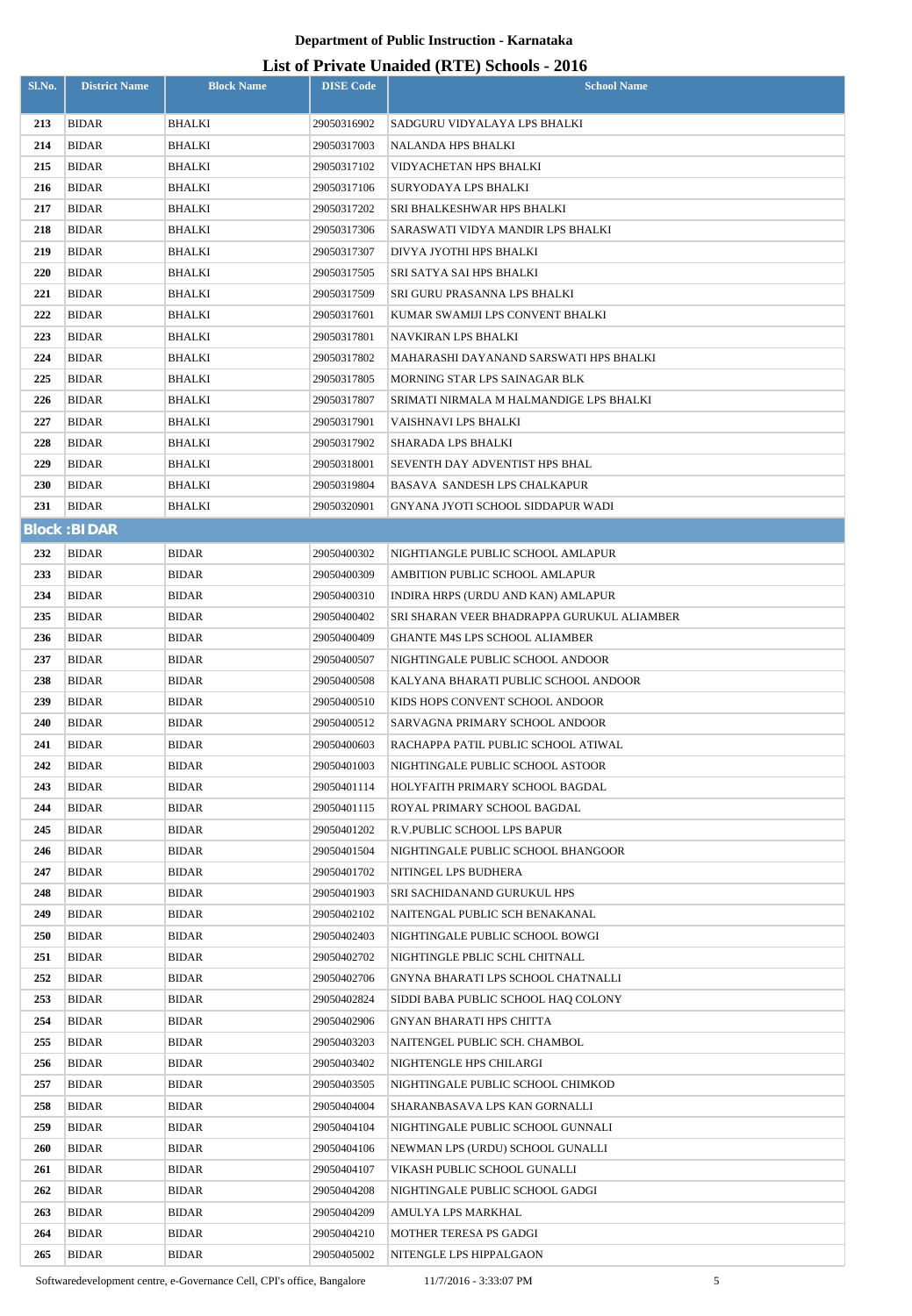| Sl.No.     | <b>District Name</b>         | <b>Block Name</b>            | <b>DISE Code</b>           | $\mu$ <sub>15</sub> of T <sub>11</sub> , and Omaraca (IVIII) behoofs $\mu$ <sub>010</sub><br><b>School Name</b> |
|------------|------------------------------|------------------------------|----------------------------|-----------------------------------------------------------------------------------------------------------------|
|            |                              |                              |                            |                                                                                                                 |
| 266        | <b>BIDAR</b>                 | <b>BIDAR</b>                 | 29050405303                | NIGHTINGALE PUBLIC SCHOOL HOKRANA                                                                               |
| 267        | <b>BIDAR</b>                 | <b>BIDAR</b>                 | 29050405603                | NIGHTINGALE PUBLIC SCHOOL IMAMBAD                                                                               |
| 268        | BIDAR                        | <b>BIDAR</b>                 | 29050405704                | SWAMI VIVEKANAND HPS JANWADA                                                                                    |
| 269<br>270 | <b>BIDAR</b><br>BIDAR        | <b>BIDAR</b><br><b>BIDAR</b> | 29050405705<br>29050405706 | VIDYA CHETAN LPS JANWADA<br>DR. RADAKRISHNA HPS JANWADA                                                         |
| 271        | <b>BIDAR</b>                 | <b>BIDAR</b>                 | 29050405708                | VIDYA KIRAN PUBLIC SCHOOL JANW                                                                                  |
| 272        | <b>BIDAR</b>                 | <b>BIDAR</b>                 | 29050405716                | MATOSHRI SHAHU PUBIL SCHOOL JANWADA                                                                             |
| 273        | <b>BIDAR</b>                 | <b>BIDAR</b>                 | 29050406003                | BASAVA CHETAN PUBLIC  PS KOLAR                                                                                  |
| 274        | <b>BIDAR</b>                 | <b>BIDAR</b>                 | 29050406008                | GURU BASAVA HPS SCHOOL KOLAR (K)                                                                                |
| 275        | <b>BIDAR</b>                 | <b>BIDAR</b>                 | 29050406009                | MAHATAMA BHOMGONDESHWAR HPS KOLAR (K)                                                                           |
| 276        | <b>BIDAR</b>                 | <b>BIDAR</b>                 | 29050406010                | NISHI SUMAN CONVENT SCHOOL BAKCHODI KOLAR (K)                                                                   |
| 277        | BIDAR                        | <b>BIDAR</b>                 | 29050406011                | SANSKAR LEARNIGNG INTERNATIONAL PS KOLAR                                                                        |
| 278        | <b>BIDAR</b>                 | <b>BIDAR</b>                 | 29050406106                | PRERNA PUBLIC SCHOOL BHRAMA PURE BDR                                                                            |
| 279        | <b>BIDAR</b>                 | <b>BIDAR</b>                 | 29050406404                | NIGHTINGALE PUBLIC SCHOOL KADWAD                                                                                |
| 280        | <b>BIDAR</b>                 | <b>BIDAR</b>                 | 29050406517                | VIDYANIKETAN HPS KAMTHANA (KAN)                                                                                 |
| 281        | <b>BIDAR</b>                 | <b>BIDAR</b>                 | 29050406518                | CHAITANYA HPS KAMTHANA                                                                                          |
| 282        | <b>BIDAR</b>                 | <b>BIDAR</b>                 | 29050406522                | SWAMY VIVEKANANDA HPS KAMTHANA                                                                                  |
| 283        | <b>BIDAR</b>                 | <b>BIDAR</b>                 | 29050406528                | BLOSSOM PUBLIC SCHOOL KAMTHANA                                                                                  |
| 284        | <b>BIDAR</b>                 | <b>BIDAR</b>                 | 29050406531                | RIGHWAY LPS SCHOOL URDU KAMTHANA                                                                                |
| 285        | <b>BIDAR</b>                 | <b>BIDAR</b>                 | 29050406704                | NIGHTINGALE PUBLIC SCHOOL KAPLAPUR (W)                                                                          |
| 286        | <b>BIDAR</b>                 | <b>BIDAR</b>                 | 29050407002                | NIGHTINGALE PUBLIC SCHOOL KOLAR B                                                                               |
| 287        | BIDAR                        | <b>BIDAR</b>                 | 29050407104                | NIGHTINGALE PUBLIC SCHOOL KANGATI                                                                               |
| 288        | <b>BIDAR</b>                 | <b>BIDAR</b>                 | 29050407506                | NIGHTINGALE PUBLIC SCHOOL MARKUNDA                                                                              |
| 289        | BIDAR                        | <b>BIDAR</b>                 | 29050407507                | SISWA PUBLIC SCHOOL MARKUNDA                                                                                    |
| 290        | <b>BIDAR</b>                 | <b>BIDAR</b>                 | 29050407903                | NIGHTINGALE PUBLIC SCHOOL MARKHAL                                                                               |
| 291        | <b>BIDAR</b>                 | <b>BIDAR</b>                 | 29050408007                | NIGHTINGALE LPS MANDAKNALLI                                                                                     |
| 292        | <b>BIDAR</b>                 | <b>BIDAR</b>                 | 29050408203                | NIGHTINGALE PUBLICSCHOOL MALKAPUR                                                                               |
| 293        | <b>BIDAR</b>                 | <b>BIDAR</b>                 | 29050408303                | NIGHTIANGLE PUBLIC SCHOOL MALEGAON                                                                              |
| 294        | <b>BIDAR</b>                 | <b>BIDAR</b>                 | 29050408713                | SYED JAMALUDDIN MEM PS MANHALLI                                                                                 |
| 295        | <b>BIDAR</b>                 | <b>BIDAR</b>                 | 29050408715                | BRILLIANT PUBLIC SCHOOL MANHALLI                                                                                |
| 296        | <b>BIDAR</b>                 | <b>BIDAR</b>                 | 29050408716                | CHITANYA PUBLIC SCHOOL MANHALLI                                                                                 |
| 297        | <b>BIDAR</b>                 | <b>BIDAR</b>                 | 29050408717                | MANHALLI PUBLIC SCHOOL MANHALLI                                                                                 |
| 298        | <b>BIDAR</b>                 | <b>BIDAR</b>                 | 29050408720                | ZAHOOR-UL-ULOOM PS SCHOOL U+K MANHALLI                                                                          |
| 299        | <b>BIDAR</b>                 | <b>BIDAR</b>                 | 29050408722                | ROYAL PUBLIC SCHOOL MANAHALLI                                                                                   |
| 300        | <b>BIDAR</b>                 | <b>BIDAR</b>                 | 29050408903                | JAIBHAVANI HPS NIZAMPUR                                                                                         |
| 301        | <b>BIDAR</b>                 | <b>BIDAR</b>                 | 29050408907                | SHRAMA JEEVI VASATI LPS SCHOOL NIJAMPUR                                                                         |
| 302        | <b>BIDAR</b>                 | <b>BIDAR</b>                 | 29050409606                | GNYANA SIDDA LPS KAN NAGOORA SADHU GHAT                                                                         |
| 303<br>304 | <b>BIDAR</b>                 | <b>BIDAR</b>                 | 29050409702                | NISARGA CONVENT SCHOOL ODWADA                                                                                   |
| 305        | <b>BIDAR</b><br><b>BIDAR</b> | <b>BIDAR</b><br><b>BIDAR</b> | 29050410105<br>29050410504 | MAHARSHI WALMIKI LPS REKULGI<br>VIDYA LPS SIRSI(A)                                                              |
| 306        | <b>BIDAR</b>                 | <b>BIDAR</b>                 | 29050410902                | NITENGLE LPS SRIMANDAL                                                                                          |
| 307        | <b>BIDAR</b>                 | <b>BIDAR</b>                 | 29050411008                | NIGHTINGALE PUBLIC SCHOOL SANGOLGI                                                                              |
| 308        | BIDAR                        | BIDAR                        | 29050411803                | NIGHTINGALE PUBLIC SCHOOL SATOLI                                                                                |
| 309        | <b>BIDAR</b>                 | <b>BIDAR</b>                 | 29050412005                | NIGHTINGALE PUBLIC SCHOOL SINDOL                                                                                |
| 310        | BIDAR                        | <b>BIDAR</b>                 | 29050412006                | SRI.SHAMBHULINGESHWAR LPS SINDOL                                                                                |
| 311        | <b>BIDAR</b>                 | <b>BIDAR</b>                 | 29050412102                | NIGHTINGALE PUBLIC SCHOOL TAJLAPUR                                                                              |
| 312        | BIDAR                        | <b>BIDAR</b>                 | 29050412503                | NIGHTINGALE PUBLIC SCHOOL YARNALLI                                                                              |
| 313        | <b>BIDAR</b>                 | <b>BIDAR</b>                 | 29050412504                | MANIKESHWAR LPS YERNALLI                                                                                        |
| 314        | BIDAR                        | <b>BIDAR</b>                 | 29050412705                | NIGHTINGALE PUBLIC SCHOOL YADLAPUR                                                                              |
| 315        | <b>BIDAR</b>                 | <b>BIDAR</b>                 | 29050412805                | INFANT JESUS PUBLIC SCHOOL YAKATPUR                                                                             |
| 316        | <b>BIDAR</b>                 | <b>BIDAR</b>                 | 29050413801                | SANDYA PUBLIC SCHOOL KUTABAD                                                                                    |
| 317        | <b>BIDAR</b>                 | <b>BIDAR</b>                 | 29050415103                | DAZZLING PUBLIC SCHOOL BIDAR                                                                                    |
| 318        | <b>BIDAR</b>                 | <b>BIDAR</b>                 | 29050415105                | ASRA PUBLIC SCHOOL                                                                                              |
| 319        | <b>BIDAR</b>                 | <b>BIDAR</b>                 | 29050415109                | RAZA PUBLIC SCHOOL RAO TALEEM                                                                                   |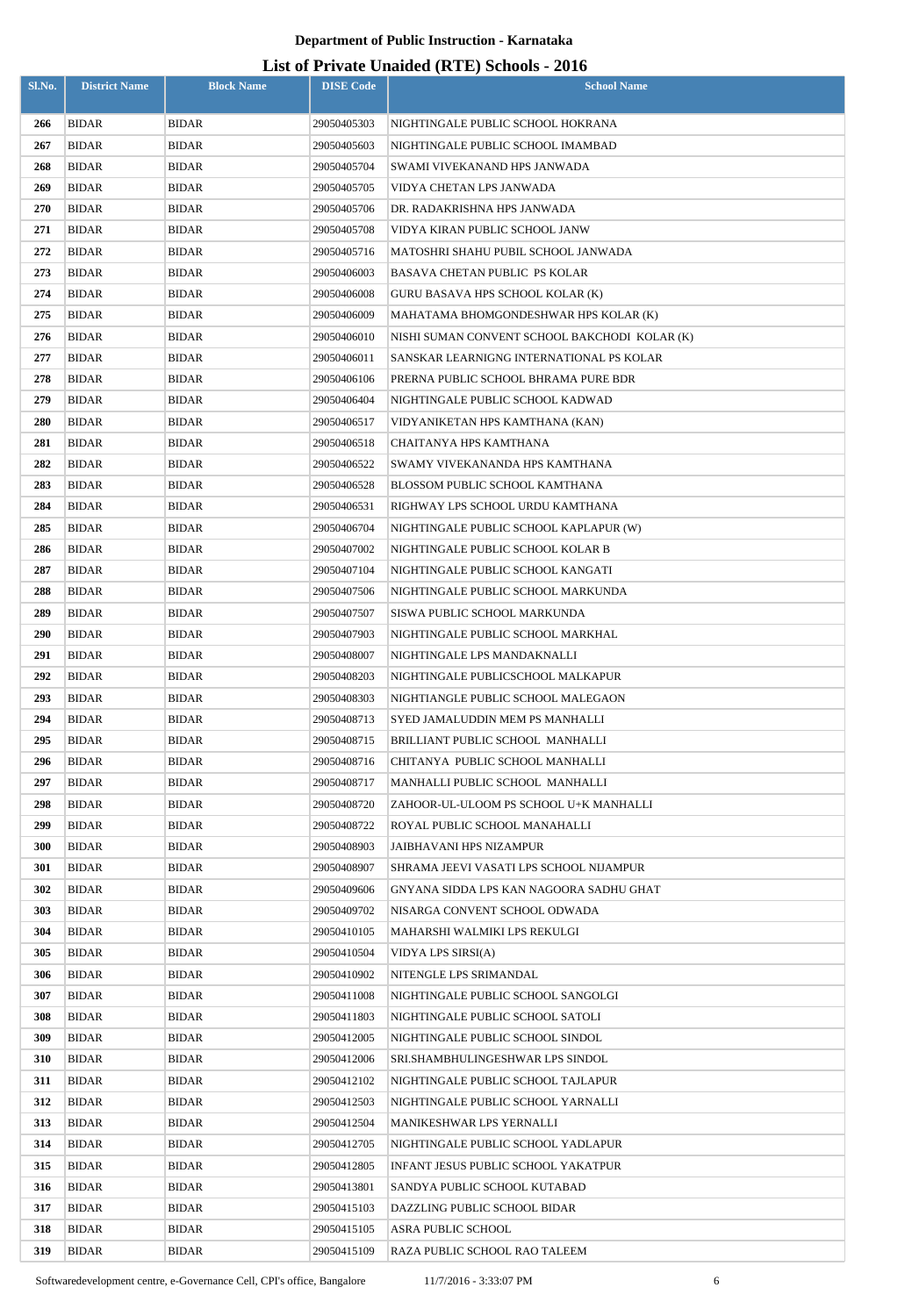| Sl.No.     | <b>District Name</b>  | <b>Block Name</b>            | <b>DISE Code</b>           | $\frac{1}{2}$<br><b>School Name</b>                                   |
|------------|-----------------------|------------------------------|----------------------------|-----------------------------------------------------------------------|
| 320        | <b>BIDAR</b>          | <b>BIDAR</b>                 | 29050415110                | DIVINE MA URDU PRMRY SCHL BDR                                         |
| 321        | <b>BIDAR</b>          | <b>BIDAR</b>                 | 29050415310                | OCEAN PUBLIC SCHOOL SIDDI TALEEM BIDAR                                |
| 322        | BIDAR                 | <b>BIDAR</b>                 | 29050415408                | TWINKLE PUBLIC SCHOOL BIDAR                                           |
| 323        | <b>BIDAR</b>          | <b>BIDAR</b>                 | 29050415411                | RAINA ROYAL PUBLIC SCHOOL PANSHAL TALEEM                              |
| 324        | BIDAR                 | <b>BIDAR</b>                 | 29050415604                | EMBASSY PUBLIC SCHOOLS BIDAR                                          |
| 325        | <b>BIDAR</b>          | <b>BIDAR</b>                 | 29050415605                | INTERNATIONAL MADINA MODEL URDU PRY. SCHOOL                           |
| 326        | BIDAR                 | <b>BIDAR</b>                 | 29050415607                | PARADISE PUBLIC SCHOOL NOOR KHAN T                                    |
| 327        | BIDAR                 | <b>BIDAR</b>                 | 29050415608                | SK. MEHBOOB MEMORIAL HPS                                              |
| 328        | BIDAR                 | <b>BIDAR</b>                 | 29050415609                | LILY ROSE PUBLIC SCHOOL BIDAR                                         |
| 329        | <b>BIDAR</b>          | <b>BIDAR</b>                 | 29050415706                | AL-AMEEN.K RAHMAN KHAN HRPS BIDAR                                     |
| 330        | <b>BIDAR</b>          | <b>BIDAR</b>                 | 29050415713                | ZAHERA (URDU) PUBLIC SCHOOL GOLEKHAN BIDAR                            |
| 331        | <b>BIDAR</b>          | <b>BIDAR</b>                 | 29050415806                | RADIANCE PUBLIC SCHOOL BIDAR                                          |
| 332        | BIDAR                 | <b>BIDAR</b>                 | 29050416009                | RED ROSE PUBLIC SCHOOL BIDAR                                          |
| 333        | <b>BIDAR</b>          | <b>BIDAR</b>                 | 29050416010                | MULTIROSE ENGLISH HPS BDR                                             |
| 334        | <b>BIDAR</b>          | <b>BIDAR</b>                 | 29050416011                | ORCHID SCHOOL DARGAPURA BIDAR                                         |
| 335        | <b>BIDAR</b>          | <b>BIDAR</b>                 | 29050416105                | IDEAL PUBLIC SCHOOL RAWAHAL GALLI BIDAR                               |
| 336        | <b>BIDAR</b>          | <b>BIDAR</b>                 | 29050416106                | OASIS PUBLIC SCHOOL MULTANI COLONY                                    |
| 337        | <b>BIDAR</b>          | <b>BIDAR</b>                 | 29050416107                | DANISH URDU PUBLIC SCHOOL MULTANI CON BDR                             |
| 338        | <b>BIDAR</b>          | <b>BIDAR</b>                 | 29050416109                | IMPERIAL PUBLIC SCHOOL BIDAR                                          |
| 339        | <b>BIDAR</b>          | <b>BIDAR</b>                 | 29050416204                | DAFFODIL PUBLIC SCHOOL (URDU) SHAHGUNJ                                |
| 340        | <b>BIDAR</b>          | <b>BIDAR</b>                 | 29050416206                | DAFFODIL PUBLIC SCHOOL (KAN) SHAHGUNJ BIDAR                           |
| 341        | <b>BIDAR</b>          | <b>BIDAR</b>                 | 29050416207                | JAUHAR PUBLIC SCHL BIDAR                                              |
| 342        | <b>BIDAR</b>          | <b>BIDAR</b>                 | 29050416410                | AMILIYA LPS SCHOOL SHAHGUNJ BIDAR                                     |
| 343        | <b>BIDAR</b>          | <b>BIDAR</b>                 | 29050416412                | DEVISHREE PUBLIC SCHOOL KHB COLONY BIDAR                              |
| 344        | <b>BIDAR</b>          | BIDAR                        | 29050416510                | NOMAN PUBLIC SCHOOL MULTANI COLO                                      |
| 345        | <b>BIDAR</b>          | <b>BIDAR</b>                 | 29050416601                | MAHARISHI ENGLISH HPS BDR                                             |
| 346        | <b>BIDAR</b>          | <b>BIDAR</b>                 | 29050416603                | PANNALAL HEERALAL KAN HPS BIDAR                                       |
| 347        | BIDAR                 | <b>BIDAR</b>                 | 29050416607                | GOOD WILL PUBLIC SCHOOL, BIDAR                                        |
| 348<br>349 | <b>BIDAR</b>          | <b>BIDAR</b>                 | 29050416609                | SHIVA SIA PUBLIC SCHOOL K,E,B BIDAR<br>GYANA SUDHA VIDYALAYA MAMNKERI |
| 350        | BIDAR<br><b>BIDAR</b> | <b>BIDAR</b><br><b>BIDAR</b> | 29050416707<br>29050416708 | MILLENIUM PUBLIC SCHOOL SHIVNAGAR                                     |
| 351        | BIDAR                 | <b>BIDAR</b>                 | 29050416710                | UNIQUE PUBLIC SCHOOL SHIVNAGAR                                        |
| 352        | <b>BIDAR</b>          | <b>BIDAR</b>                 | 29050416713                | GURU NANAK DEV PUBLIC SCHOOL BIDAR                                    |
| 353        | BIDAR                 | <b>BIDAR</b>                 | 29050416716                | ANURAG SAWANT HPS NEW KHB COLONY                                      |
| 354        | <b>BIDAR</b>          | <b>BIDAR</b>                 | 29050416717                | JANSEVA SHISHU MANDIR HPS MADHAV NAGAR                                |
| 355        | BIDAR                 | <b>BIDAR</b>                 | 29050416718                | VIGYANA VARDHINI VIDYALAYA LPS SCH BIDAR                              |
| 356        | BIDAR                 | <b>BIDAR</b>                 | 29050416719                | INDIRA GANDHI HPS (K+U) PRATAP NAG                                    |
| 357        | BIDAR                 | <b>BIDAR</b>                 | 29050416720                | FUTURE KIDS PUBLIK SCHOOL SHIVA NAGAR BIDAR                           |
| 358        | <b>BIDAR</b>          | <b>BIDAR</b>                 | 29050416806                | RAJARSHI SHAHU HPS NAUBAD                                             |
| 359        | <b>BIDAR</b>          | <b>BIDAR</b>                 | 29050416807                | ALLAM PRABHU RESIDENCIAL PS NAUBAD                                    |
| 360        | BIDAR                 | <b>BIDAR</b>                 | 29050416810                | MOTHER INDIA PUBLIC SCHOOL NEW HB                                     |
| 361        | <b>BIDAR</b>          | <b>BIDAR</b>                 | 29050416811                | SRI VEERABADRESHWAR LPS NAUBAD                                        |
| 362        | <b>BIDAR</b>          | BIDAR                        | 29050416812                | VISHAL PUBLIC SCHOOL NAUBAD                                           |
| 363        | <b>BIDAR</b>          | <b>BIDAR</b>                 | 29050416813                | RHEMA PUBLIC SCHOOL NAUBAD BIDAR                                      |
| 364        | <b>BIDAR</b>          | <b>BIDAR</b>                 | 29050416816                | NAVA JYOTI PUBLIC SCHOOL NAUBAD                                       |
| 365        | <b>BIDAR</b>          | <b>BIDAR</b>                 | 29050416822                | VISHWAJYOTHI PUBLIC SCHOOL NAUBAD                                     |
| 366        | <b>BIDAR</b>          | BIDAR                        | 29050416901                | GURU NANAK PUBLIC SCHOOL, BIDAR                                       |
| 367        | <b>BIDAR</b>          | BIDAR                        | 29050416902                | NATIONAL SCHOOL BIDAR                                                 |
| 368        | BIDAR                 | BIDAR                        | 29050416911                | KALYANA LPS MAHADEV COLONY                                            |
| 369        | <b>BIDAR</b>          | BIDAR                        | 29050416921                | THE HONEY BEES PUBLIC SCHOOL BIDAR                                    |
| 370        | BIDAR                 | <b>BIDAR</b>                 | 29050417101                | SAPTAGIRI LPS KPTCL BIDAR                                             |
| 371        | <b>BIDAR</b>          | <b>BIDAR</b>                 | 29050417105                | SHUBHAM PUBLIC SCHOOL KHAJA COLONY BIDAR                              |
| 372        | BIDAR                 | <b>BIDAR</b>                 | 29050417204                | V.K INTERNATIOL LPS VIDYA NAGAR                                       |
| 373        | <b>BIDAR</b>          | <b>BIDAR</b>                 | 29050417308                | BRANCH MOON PUBLIC SCHOOL                                             |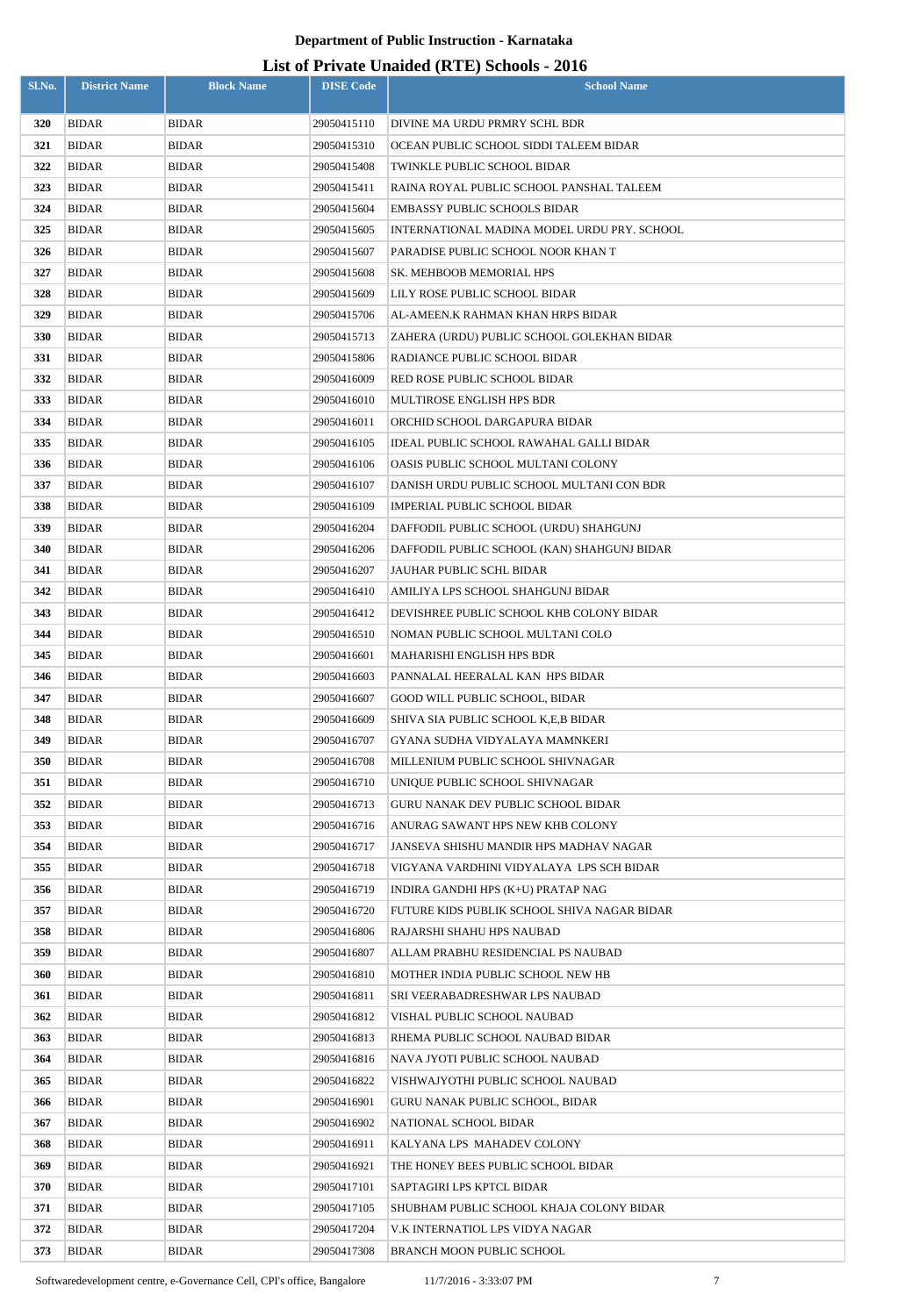| Sl.No.     | <b>District Name</b>  | <b>Block Name</b>            | <b>DISE Code</b>           | $= (-22)$<br><b>School Name</b>                            |
|------------|-----------------------|------------------------------|----------------------------|------------------------------------------------------------|
| 374        | <b>BIDAR</b>          | <b>BIDAR</b>                 | 29050417309                | LITTLE FLOWER CONVENT CHIDRI RD                            |
| 375        | <b>BIDAR</b>          | <b>BIDAR</b>                 | 29050417316                | ASHWINI KUDRE PUBLIC SCHOOL CHIDRI ROAD BIDAR              |
| 376        | <b>BIDAR</b>          | <b>BIDAR</b>                 | 29050417317                | <b>OUEEN'S CONVENT SCHOOL BIDAR</b>                        |
| 377        | <b>BIDAR</b>          | <b>BIDAR</b>                 | 29050417416                | THE ALMIGHTY PUBLIC SCOOL                                  |
| 378        | BIDAR                 | <b>BIDAR</b>                 | 29050417420                | CRESCENT PUBLIC SCHOOL HAQ COLONY                          |
| 379        | <b>BIDAR</b>          | <b>BIDAR</b>                 | 29050417422                | READ MODEL (URDU) SCHOOL MAQDOOMJI COLONY BIDAR            |
| 380        | BIDAR                 | <b>BIDAR</b>                 | 29050417423                | ARCHIES HPS SAI TEMPLE AD COL BDR                          |
| 381        | <b>BIDAR</b>          | <b>BIDAR</b>                 | 29050417425                | SHAHEEN (URDU) PRIMARY SCHOOL CHIDRI BIDAR                 |
| 382        | BIDAR                 | <b>BIDAR</b>                 | 29050417505                | DORLAND PUBLIC SCHOOL VIDYA NGR                            |
| 383        | <b>BIDAR</b>          | <b>BIDAR</b>                 | 29050417507                | SHADAN LPS SCHOOL VIDYA NAGAR                              |
| 384        | BIDAR                 | <b>BIDAR</b>                 | 29050417510                | JAUHAR GLORIOUS PRIMARY (URDU) SCH                         |
| 385        | <b>BIDAR</b>          | <b>BIDAR</b>                 | 29050417511                | JASMINE (URDU) PRIMARY SCHOOL CHIDRI ROAD BIDAR            |
| 386        | <b>BIDAR</b>          | <b>BIDAR</b>                 | 29050417515                | NIDA PUBLIC SCHOOL HAQ COLONY BIDAR                        |
| 387        | <b>BIDAR</b>          | <b>BIDAR</b>                 | 29050417516                | OXFORD PRIMARY SCHOOL MAILOOR BIDAR                        |
| 388        | <b>BIDAR</b>          | <b>BIDAR</b>                 | 29050417604                | SRI GANGOTRI.S.HPS. BIDAR                                  |
| 389        | <b>BIDAR</b>          | <b>BIDAR</b>                 | 29050417605                | DATTAGRIR MAHARAJ HPS & HIGH SCHOOL BIDAR                  |
| 390        | BIDAR                 | <b>BIDAR</b>                 | 29050417607                | DATTAGRIR MAHARAJ ENG SCHOOL BIDAR                         |
| 391        | <b>BIDAR</b>          | <b>BIDAR</b>                 | 29050417610                | SHANTINIKETAN PUBLIC SCHOOL BIDAR                          |
| 392        | <b>BIDAR</b>          | <b>BIDAR</b>                 | 29050417717                | SHRI SHIVANAND HPS SCHOOL                                  |
| 393        | <b>BIDAR</b>          | <b>BIDAR</b>                 | 29050417729                | ARUNODAYA PUBLIC SCHOOL BIDAR                              |
| 394        | <b>BIDAR</b>          | <b>BIDAR</b>                 | 29050417732                | VIDYASRI MODEL PRIMARY SCHOOL                              |
| 395        | <b>BIDAR</b>          | <b>BIDAR</b>                 | 29050417734                | SPRING FIELDS P.S.MAILOORE BDR                             |
| 396        | <b>BIDAR</b>          | <b>BIDAR</b>                 | 29050417735                | MOUNESHWARA GURUKUL HPS, BIDAR                             |
| 397        | BIDAR                 | <b>BIDAR</b>                 | 29050417736                | PATANJALI PUBLIC SCHOOL K.E.B COLONY MAILOOR               |
| 398        | <b>BIDAR</b>          | <b>BIDAR</b>                 | 29050417740                | SANSKRUT BHARATI VIDYA MANDIR BIDAR                        |
| 399        | <b>BIDAR</b>          | <b>BIDAR</b>                 | 29050417741                | GYNA DEEPA LPS SCHOOL MAILOORE                             |
| 400        | <b>BIDAR</b>          | <b>BIDAR</b>                 | 29050417743                | SRI R.B.Y.MAHABALESHWARA GRKL MAIL                         |
| 401<br>402 | BIDAR<br><b>BIDAR</b> | <b>BIDAR</b><br><b>BIDAR</b> | 29050417744<br>29050417908 | P.VISHNU BOLSURE LPS CMC CLNY<br>SIDDHAROODH PUBLIC SCHOOL |
| 403        | BIDAR                 | <b>BIDAR</b>                 | 29050417910                | FLORA LPS SHIVAJI NAGAR BIDAR                              |
| 404        | <b>BIDAR</b>          | <b>BIDAR</b>                 | 29050417915                | MADEENA URDU PUBLIC SCHOOL MAILOOR                         |
| 405        | BIDAR                 | <b>BIDAR</b>                 | 29050417918                | ADITYA PUBLIC SCHOOL KUMBARWADA                            |
| 406        | <b>BIDAR</b>          | <b>BIDAR</b>                 | 29050418007                | GYANODAYA PS KUMBARWADA                                    |
| 407        | BIDAR                 | <b>BIDAR</b>                 | 29050418011                | JOY KIDS CARE PUBLIC SCHOOL  TEACHEAR COLONY               |
| 408        | <b>BIDAR</b>          | <b>BIDAR</b>                 | 29050418012                | GURU NANAK PUBLIC SCHOOL TEACHER COLONY MANALLI RAOD BDR   |
| 409        | BIDAR                 | <b>BIDAR</b>                 | 29050418015                | NAVEEN PUBLIC SCHOOL RAMPURE CLNY                          |
| 410        | <b>BIDAR</b>          | <b>BIDAR</b>                 | 29050418016                | RAVEENDRA PRIMARY SCHOOL KUMBARWADA BIDAR                  |
| 411        | BIDAR                 | <b>BIDAR</b>                 | 29050418018                | BRAMA VIDYA PS SCHOOL RAMPURE COLONY BDR                   |
| 412        | BIDAR                 | <b>BIDAR</b>                 | 29050418019                | J K CONVENT PUBLIC SCHOOL KUMBARWADA                       |
| 413        | BIDAR                 | <b>BIDAR</b>                 | 29050418021                | MOTHER TERESA HPS RAMPURE COLONY                           |
| 414        | BIDAR                 | <b>BIDAR</b>                 | 29050418114                | SAINT MARY HPS SHAHPUR GATE BIDAR                          |
| 415        | <b>BIDAR</b>          | <b>BIDAR</b>                 | 29050418119                | NOOR INTERNATIONAL LPS & H.S HALADKERI                     |
| 416        | <b>BIDAR</b>          | <b>BIDAR</b>                 | 29050418204                | KANYAKA PARAMESHWARI ENG. HPS                              |
| 417        | <b>BIDAR</b>          | <b>BIDAR</b>                 | 29050418206                | KARNATAKA PUBLIC SCHOOL BIDAR                              |
| 418        | BIDAR                 | <b>BIDAR</b>                 | 29050418307                | GULSHAN URDU H.S FAIZAPURA BIDAR                           |
| 419        | <b>BIDAR</b>          | <b>BIDAR</b>                 | 29050418310                | ST THOMAS HPD CANNAN COL BDR                               |
| 420        | <b>BIDAR</b>          | BIDAR                        | 29050418405                | SAINT MARY'S SCHOOL EADGERI                                |
| 421        | <b>BIDAR</b>          | <b>BIDAR</b>                 | 29050418406                | ROSE MEMORIAL LPS EDEN CLNY                                |
| 422        | <b>BIDAR</b>          | <b>BIDAR</b>                 | 29050418407                | SAINT JOHN PUBLIC SCHOOL FAIZDARGA BIDAR                   |
| 423        | <b>BIDAR</b>          | <b>BIDAR</b>                 | 29050418502                | NEW APOSTOLIC HPS ENGLISH MEDIUM                           |
| 424        | BIDAR                 | BIDAR                        | 29050418504                | SRI MADIWALESHWAR SCHOOL BDR                               |
| 425        | <b>BIDAR</b>          | BIDAR                        | 29050418507                | OM SRI SAI PUBLIC SCHOOL MANGALPET BIDAR                   |
| 426        | BIDAR                 | BIDAR                        | 29050418601                | NIGHTINGALE PUBLIC SCHOOL MIRJAPUR                         |
| 427        | <b>BIDAR</b>          | <b>BIDAR</b>                 | 29050419001                | GNYANODAYA HPS AYASHPUR                                    |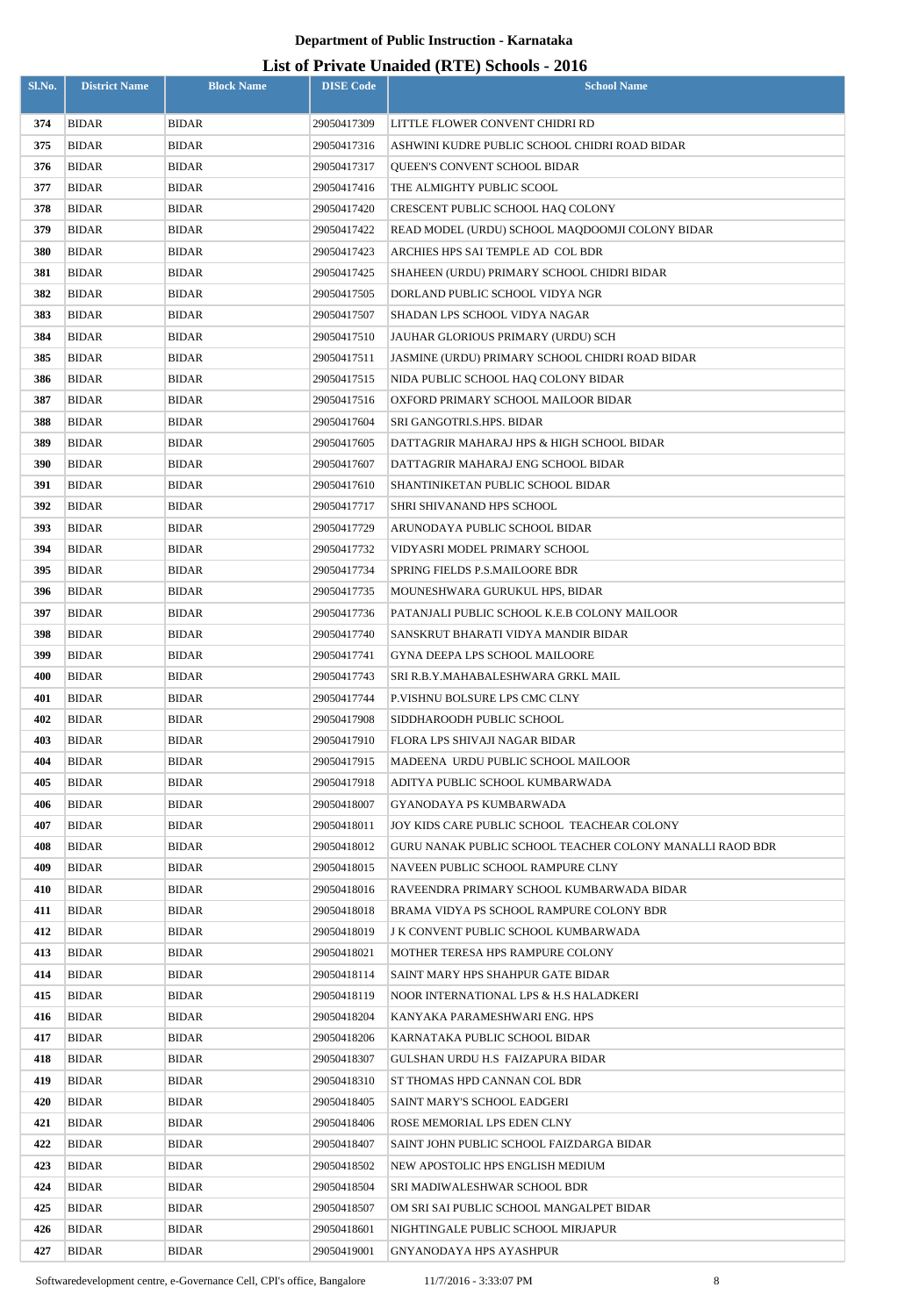# **List of Private Unaided (RTE) Schools - 2016**

| Sl.No. | <b>District Name</b>   | <b>Block Name</b> | <b>DISE Code</b> | <b>School Name</b>                      |
|--------|------------------------|-------------------|------------------|-----------------------------------------|
| 428    | <b>BIDAR</b>           | BIDAR             | 29050419201      | DISNEY LAND PUBLIC SCHOOL PRATAP NAGAR  |
|        | <b>Block: HUMNABAD</b> |                   |                  |                                         |
| 429    | <b>BIDAR</b>           | HUMNABAD          | 29050500504      | KANNADAMBE LPS KABIRABAD (WADI)         |
| 430    | <b>BIDAR</b>           | HUMNABAD          | 29050500602      | MAHATMAGANDHI HPS BANNALLI              |
| 431    | <b>BIDAR</b>           | HUMNABAD          | 29050500912      | VIDYA NIKETAN (K+U) LPS BEMALKHEDA      |
| 432    | <b>BIDAR</b>           | HUMNABAD          | 29050501612      | SRI VEERBHADRESHWAR LPS (IB) CHANGLERA  |
| 433    | <b>BIDAR</b>           | HUMNABAD          | 29050502207      | VIVEEKBHARATHI LPS DHUMANSOOR           |
| 434    | <b>BIDAR</b>           | HUMNABAD          | 29050502308      | SHRI S.B.HPS DUBALDUNDI                 |
| 435    | <b>BIDAR</b>           | HUMNABAD          | 29050502313      | IQRA PUBLIC SCHOOL DUBALGUNDI           |
| 436    | <b>BIDAR</b>           | HUMNABAD          | 29050502316      | ANTAPPA GANGA LPS DUBALGUNDI            |
| 437    | <b>BIDAR</b>           | HUMNABAD          | 29050502402      | SRI SWAMY VIVEKANAND HPS GADWANTI       |
| 438    | <b>BIDAR</b>           | <b>HUMNABAD</b>   | 29050502407      | BABURAO DHANSHETTY MEM PS GADWANTHI     |
| 439    | <b>BIDAR</b>           | HUMNABAD          | 29050502511      | DHAMMA DIKSHA HPS GHATBORAL             |
| 440    | <b>BIDAR</b>           | HUMNABAD          | 29050502512      | <b>GHATBORAL LPS GHATBORAL</b>          |
| 441    | <b>BIDAR</b>           | HUMNABAD          | 29050502513      | NATIONAL PRIMARY SCHOOL GHATBORAL       |
| 442    | <b>BIDAR</b>           | HUMNABAD          | 29050502603      | CAPTON SOPANRAO KALE HPS GHODWADI       |
| 443    | <b>BIDAR</b>           | HUMNABAD          | 29050502606      | BRILLIANT HPS GHODWADI                  |
| 444    | <b>BIDAR</b>           | HUMNABAD          | 29050502607      | MADARSA DARU-ULLAM LPS GHODWADI         |
| 445    | <b>BIDAR</b>           | HUMNABAD          | 29050502818      | S.N.TALAMPALLI HPS HALLIKHED (B)        |
| 446    | <b>BIDAR</b>           | HUMNABAD          | 29050502820      | AUGUSTIN HPS HALLIKHED (B)              |
| 447    | <b>BIDAR</b>           | HUMNABAD          | 29050502822      | G VISHVAKARMA HPS HALLIKHED(B)          |
| 448    | <b>BIDAR</b>           | HUMNABAD          | 29050502825      | SARSWATI HPS HALLIKHED (B)              |
| 449    | <b>BIDAR</b>           | HUMNABAD          | 29050502834      | G.M. KHENY HPS HALLIKHED (B)            |
| 450    | <b>BIDAR</b>           | HUMNABAD          | 29050502835      | R.G. HIBARE HPS HALLIKHED (B)           |
| 451    | <b>BIDAR</b>           | HUMNABAD          | 29050502836      | MOTHER TERESA HPS HALLIKHED (B)         |
| 452    | <b>BIDAR</b>           | HUMNABAD          | 29050502838      | SMT GNYAN MANIKBAI PRIMARY SCHOOL       |
| 453    | <b>BIDAR</b>           | HUMNABAD          | 29050502839      | KARNATAKA PUBLIC SCHOOL HALLIKHED (B)   |
| 454    | <b>BIDAR</b>           | <b>HUMNABAD</b>   | 29050502840      | AMAR JYOTI PUBLIC SCHOOL HALLIKHED (B)  |
| 455    | <b>BIDAR</b>           | HUMNABAD          | 29050502842      | GULSHAN-E-NAZEER LPS HALLIKHED-B        |
| 456    | <b>BIDAR</b>           | HUMNABAD          | 29050502843      | FATIMA NISWAAN URDU LPS                 |
| 457    | <b>BIDAR</b>           | HUMNABAD          | 29050502844      | EXCELLENT LPS HILALPUR                  |
| 458    | <b>BIDAR</b>           | HUMNABAD          | 29050502848      | SARVODAYA LPS HALLIKHED (B)             |
| 459    | <b>BIDAR</b>           | HUMNABAD          | 29050502849      | SRI GURU SIDDESHWAR LPS HALLIKHED (B)   |
| 460    | <b>BIDAR</b>           | HUMNABAD          | 29050502852      | SHAHEEN URDU LPS HALLIKHED (B)          |
| 461    | <b>BIDAR</b>           | HUMNABAD          | 29050502853      | JNYANA BHARATI LPS SCHOOL HALLIKHED (B) |
| 462    | <b>BIDAR</b>           | HUMNABAD          | 29050502856      | NOBEL PUBLIC SCHOOL HALLIKHED (B)       |
| 463    | <b>BIDAR</b>           | HUMNABAD          | 29050502907      | SANGMESHWAR (KAN) HPS HALLIKHED (K)     |
| 464    | <b>BIDAR</b>           | HUMNABAD          | 29050502909      | GYANA GANGA LPS HALLIKHED K             |
| 465    | <b>BIDAR</b>           | HUMNABAD          | 29050503302      | SREE KARIBASAVESWAR HPS HIPPRGA CROSS   |
| 466    | <b>BIDAR</b>           | HUMNABAD          | 29050503408      | KARIBASVESHWAR HPS HUDGI                |
| 467    | <b>BIDAR</b>           | HUMNABAD          | 29050503412      | OXFORD HPS HUDGI                        |
| 468    | <b>BIDAR</b>           | HUMNABAD          | 29050503414      | SHREE REVANA RADHYA VISHWA BHARATA      |
| 469    | <b>BIDAR</b>           | HUMNABAD          | 29050503415      | SHREE SAI LPS SINDHANKERA               |
| 470    | <b>BIDAR</b>           | HUMNABAD          | 29050503907      | SRI KANAKA LPS JALSANGI                 |
| 471    | <b>BIDAR</b>           | HUMNABAD          | 29050504104      | SHRI SWAMYVIVEKANAND HPS KALLUR         |
| 472    | <b>BIDAR</b>           | HUMNABAD          | 29050504106      | BASAVATIRTH RESI SCHOOL                 |
| 473    | <b>BIDAR</b>           | HUMNABAD          | 29050504203      | DR CP GURUKUL LPS KANDGUL               |
| 474    | <b>BIDAR</b>           | HUMNABAD          | 29050504302      | SWAMI VIVEKANANDA HPS KANKATTA          |
| 475    | <b>BIDAR</b>           | HUMNABAD          | 29050504307      | DR S.RADHAKRISHNA LPS KANKATTA          |
| 476    | <b>BIDAR</b>           | HUMNABAD          | 29050504405      | NANADINI LPS SCHOOL KAPARGAON           |
| 477    | <b>BIDAR</b>           | HUMNABAD          | 29050504503      | GUNDAPPA MUTYA LPS KARAKNALLI           |
| 478    | <b>BIDAR</b>           | HUMNABAD          | 29050504803      | VISHWABHARATI HPS KODMBAL               |
| 479    | <b>BIDAR</b>           | HUMNABAD          | 29050505404      | NANDINI PRIMARY SCHOOL MANGLGI          |
| 480    | <b>BIDAR</b>           | HUMNABAD          | 29050505406      | HAMIDULLA PUBLIC SCHOOL MANGALGI        |

Softwaredevelopment centre, e-Governance Cell, CPI's office, Bangalore 11/7/2016 - 3:33:08 PM 9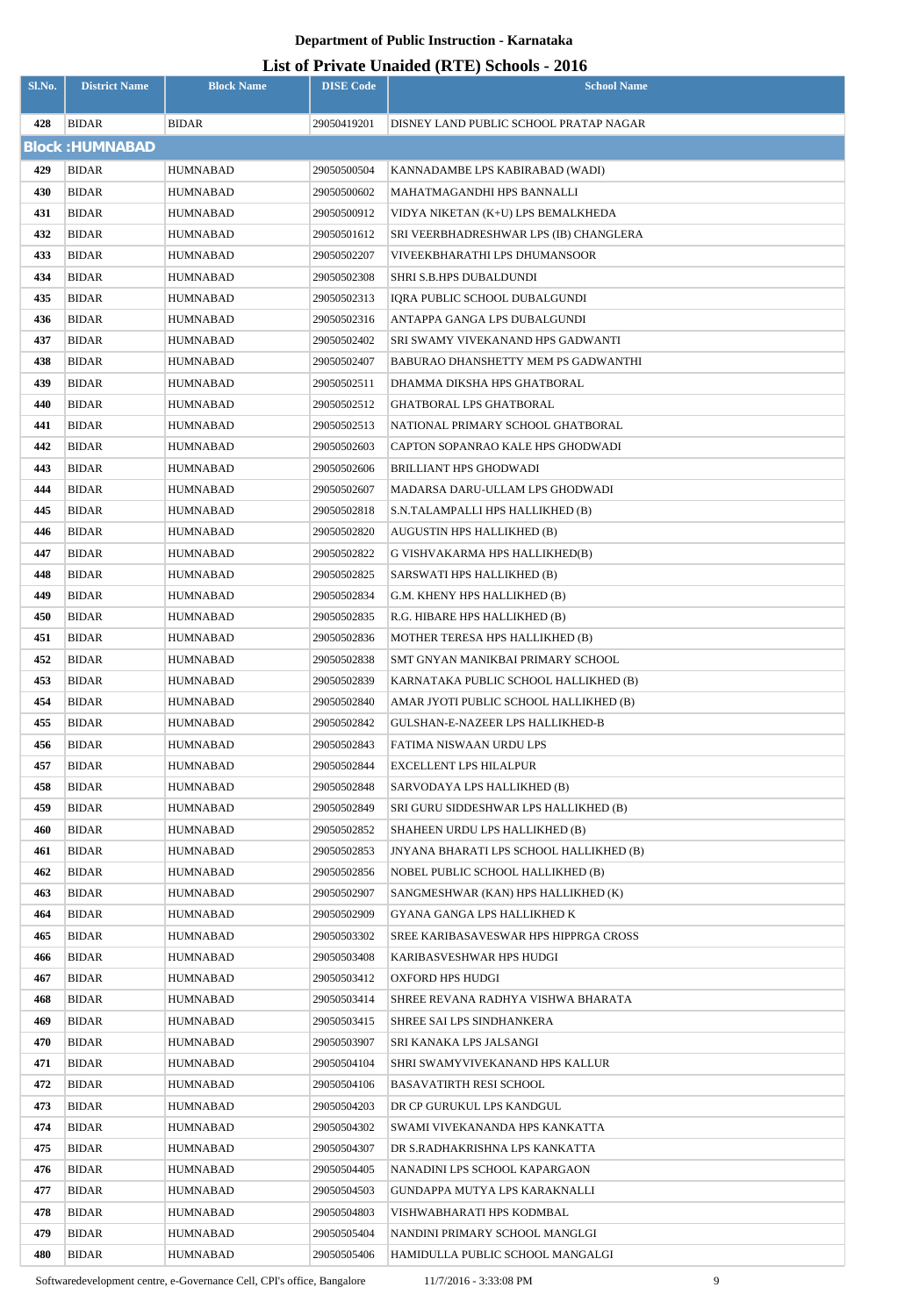| Sl.No.     | <b>District Name</b>         | <b>Block Name</b>    | <b>DISE Code</b>           | $\mu$ <sub>15</sub> of T <sub>11</sub> , and Omaraca (IVIII) behoofs $\mu$ <sub>010</sub><br><b>School Name</b> |
|------------|------------------------------|----------------------|----------------------------|-----------------------------------------------------------------------------------------------------------------|
|            |                              |                      |                            |                                                                                                                 |
| 481        | <b>BIDAR</b>                 | HUMNABAD             | 29050505504                | SRI MANIK PRABHU SCHOOL FOR BLIND                                                                               |
| 482        | <b>BIDAR</b>                 | HUMNABAD             | 29050505607                | NARENDRA SCHOOL MANNAKHELLI                                                                                     |
| 483        | BIDAR                        | HUMNABAD             | 29050505608                | SIR M VISHVESHWARAIAH M.KHELLI                                                                                  |
| 484        | <b>BIDAR</b>                 | HUMNABAD             | 29050505618                | CHRISTINA MEMORIAL LPS M.KHELLI                                                                                 |
| 485        | BIDAR                        | <b>HUMNABAD</b>      | 29050505620                | BRILLIANT PUBLIC SCHOOL M-KHELI                                                                                 |
| 486        | <b>BIDAR</b>                 | HUMNABAD             | 29050505621                | SHAHEEN URDU LPS MANNAEKHELI                                                                                    |
| 487        | BIDAR                        | HUMNABAD             | 29050505623                | BLOOMING BUDS LPS SCHOOL MAN'KHELI                                                                              |
| 488        | BIDAR                        | HUMNABAD             | 29050505624                | PRIYA PUBLIC SCHOOL MANNEKHELLI                                                                                 |
| 489        | <b>BIDAR</b>                 | HUMNABAD             | 29050505629                | DR MOULANA ABDUL KALAM P S (KAN)                                                                                |
| 490        | <b>BIDAR</b>                 | HUMNABAD             | 29050505630                | DR MAULANA ABDUL KALAM URDU LPS                                                                                 |
| 491        | <b>BIDAR</b>                 | HUMNABAD             | 29050505802                | BTVP MEENKERA                                                                                                   |
| 492        | BIDAR                        | <b>HUMNABAD</b>      | 29050505903                | SHIVAPUTRA HPS MOLKERA                                                                                          |
| 493<br>494 | <b>BIDAR</b><br><b>BIDAR</b> | <b>HUMNABAD</b>      | 29050506003                | VIDYABHARATI LPS SCHOOL MUDNAL                                                                                  |
| 495        | <b>BIDAR</b>                 | HUMNABAD<br>HUMNABAD | 29050506304<br>29050506406 | GNYANODAY HPS MUSTARI<br>GNYAN JYOTI HPS MUTTANGI                                                               |
| 496        | <b>BIDAR</b>                 | HUMNABAD             | 29050506605                | SRI GURU VISHWAKARMA LPS NANDGAON                                                                               |
| 497        | <b>BIDAR</b>                 | HUMNABAD             | 29050506907                | NANDINI HPS NIRNA                                                                                               |
| 498        | BIDAR                        | HUMNABAD             | 29050506909                | SWAMI VIVEKANAND HPS NIRNA                                                                                      |
| 499        | BIDAR                        | HUMNABAD             | 29050506916                | GNYANA DEEPA HPS NIRNA                                                                                          |
| 500        | BIDAR                        | HUMNABAD             | 29050506917                | BHARGAVI PRIMARY SCHOOL NIRNAWADI                                                                               |
| 501        | <b>BIDAR</b>                 | HUMNABAD             | 29050507004                | NATIONAL PUBLIC SCHOOL                                                                                          |
| 502        | BIDAR                        | HUMNABAD             | 29050507403                | VISHAL HPS SEDOL                                                                                                |
| 503        | <b>BIDAR</b>                 | HUMNABAD             | 29050507706                | VEERANJANEYA LPS SCHOOL SINDANKERA                                                                              |
| 504        | BIDAR                        | HUMNABAD             | 29050508207                | PRAGATI LPS TALMADGI                                                                                            |
| 505        | <b>BIDAR</b>                 | HUMNABAD             | 29050508403                | SRI SAI GNYANA LPS UDAMNALLI                                                                                    |
| 506        | <b>BIDAR</b>                 | HUMNABAD             | 29050510703                | SHAHEEN URDU LPS HUMANABAD                                                                                      |
| 507        | <b>BIDAR</b>                 | HUMNABAD             | 29050510901                | BETHANY LPS SCHOOL NH-9 H'DB                                                                                    |
| 508        | <b>BIDAR</b>                 | HUMNABAD             | 29050510902                | HUSSAINI LPS PUBLIC SCHOOL HUMNABAD                                                                             |
| 509        | <b>BIDAR</b>                 | HUMNABAD             | 29050511005                | SAMRAT LPS SHIVPUR GALLI HBD                                                                                    |
| 510        | BIDAR                        | <b>HUMNABAD</b>      | 29050511204                | SRI SHIVAYOGISHWAR LPS HIREMATH HBD                                                                             |
| 511        | <b>BIDAR</b>                 | HUMNABAD             | 29050511206                | MANIK MEMORIAL LPS HUMNABAD                                                                                     |
| 512        | <b>BIDAR</b>                 | <b>HUMNABAD</b>      | 29050511302                | SHADAAN HPS HUMNABAD                                                                                            |
| 513        | BIDAR                        | HUMNABAD             | 29050511303                | SHRI KALORLINGESHWAR HPS HUMNABAD                                                                               |
| 514        | <b>BIDAR</b>                 | <b>HUMNABAD</b>      | 29050511619                | MADINA PUBLIC SCHOOL HUMNABAD                                                                                   |
| 515        | <b>BIDAR</b>                 | HUMNABAD             | 29050511623                | TIPPU SULTAN URDU MEDIUM SCHOOL                                                                                 |
| 516        | <b>BIDAR</b>                 | HUMNABAD             | 29050512004                | SUNRISE PUBLIC HPS HUMNABAD                                                                                     |
| 517        | BIDAR                        | HUMNABAD             | 29050512008                | CHETANA VIDYANIKETAN LPS HUMNABAD                                                                               |
| 518        | <b>BIDAR</b>                 | HUMNABAD             | 29050512201                | SHRI KALORA LINGESHWAR (ENG) HPS HUMNABAD                                                                       |
| 519        | BIDAR                        | HUMNABAD             | 29050512203                | HOLY FAITH KANNADA MEDIUM SCH                                                                                   |
| 520        | <b>BIDAR</b>                 | HUMNABAD             | 29050512205                | VISVESHWARAYYA LPS HUMNABAD                                                                                     |
| 521        | BIDAR                        | HUMNABAD             | 29050512207                | SRI SAI NIKETAN HPS HUMNABAD                                                                                    |
| 522        | <b>BIDAR</b>                 | HUMNABAD             | 29050512211                | VISHWABHARATI HPS HUMNABAD                                                                                      |
| 523        | BIDAR                        | HUMNABAD             | 29050512214                | BABU JAGAJEEN RAM LPS SCHOOL HANKUNI HUM                                                                        |
| 524        | <b>BIDAR</b>                 | HUMNABAD             | 29050512301                | SULTAN-E HINDI PS URDU HUMNABA                                                                                  |
| 525        | BIDAR                        | HUMNABAD             | 29050512302                | RAVINDRANATH TYAGOUR LPS HBD                                                                                    |
| 526        | <b>BIDAR</b>                 | HUMNABAD             | 29050512303                | SWARAJ HIND HPS HUMNABAD                                                                                        |
| 527        | BIDAR                        | HUMNABAD             | 29050512403                | AKKAMAHADEVI LPS SHIVA NAG H'BD                                                                                 |
| 528        | <b>BIDAR</b>                 | HUMNABAD             | 29050512405                | GLOBAL PUBLIC SCHOOL KOLIWADA                                                                                   |
| 529        | BIDAR                        | HUMNABAD             | 29050512407                | KRUPANIDHI LPS HUMNABAD                                                                                         |
| 530        | <b>BIDAR</b>                 | HUMNABAD             | 29050512409                | SREE NOOLICHAND LPS SCHOOL HUMNABAD                                                                             |
| 531        | <b>BIDAR</b>                 | <b>HUMNABAD</b>      | 29050512502                | NEW MEMORIAL PUBLIC SCHOOL H'BD                                                                                 |
| 532        | <b>BIDAR</b>                 | <b>HUMNABAD</b>      | 29050512503                | SRI JAGADGURU RENUKACHARYA LPS HBD                                                                              |
| 533        | <b>BIDAR</b>                 | HUMNABAD             | 29050512506                | SARVODAYA HPS HUMNABAD                                                                                          |
| 534        | <b>BIDAR</b>                 | HUMNABAD             | 29050512507                | BHAGAT SINGH HPS TEACHERS COLONY HBD                                                                            |